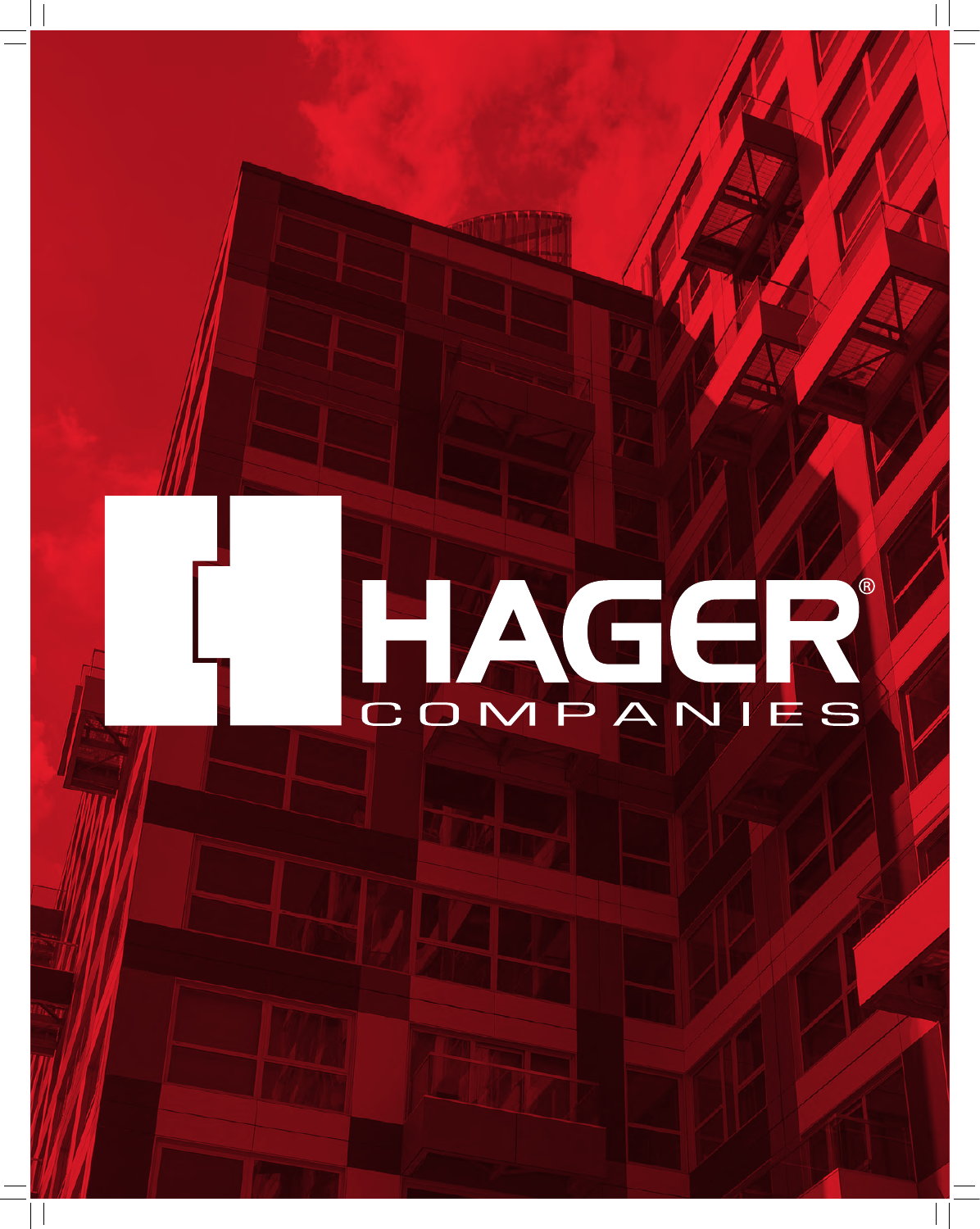### **TABLE OF CONTENTS**

| в                         |
|---------------------------|
| <b>Barn Door Hardware</b> |
| D                         |
| F                         |
| M                         |
| N                         |
| Р                         |
| R.                        |
| s                         |
| T.                        |
| w                         |

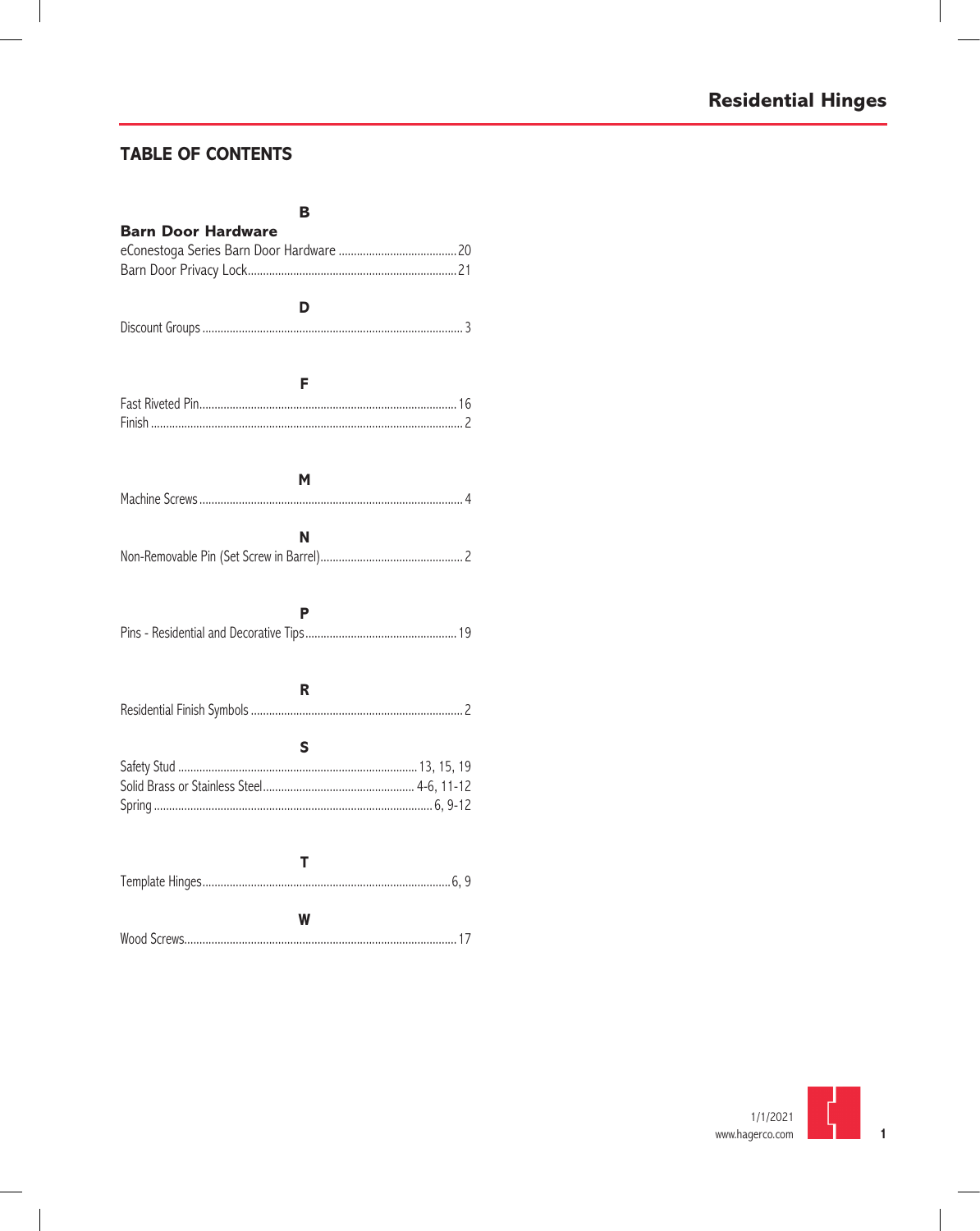#### **RESIDENTIAL FINISH SYMBOLS**

Not all products are available in all finishes. Contact Hager Sales and Service at 1-800-325-9995 for more specific information.

#### **Non-Removable Pins (Medium Security)**

| Symbol     | Description         | List        |
|------------|---------------------|-------------|
| <b>NRP</b> | Set screw in barrel | \$2.65 each |

#### **BHMA Symbol Base Material**

| <b>US &amp; HAGER</b> | <b>DESCRIPTION</b>                  | <b>STEEL</b> | <b>BRASS</b> | <b>STAINLESS STEEL</b> |
|-----------------------|-------------------------------------|--------------|--------------|------------------------|
| 1D                    | <b>Black</b>                        | N/A          | N/A          | N/A                    |
| 2D                    | <b>Brass Tone Dichromate</b>        | N/A          | N/A          | N/A                    |
| 3                     | <b>Bright Brass</b>                 | 632          | 605          | N/A                    |
| 3LB                   | Light Brass                         | N/A          | N/A          | N/A                    |
| 4                     | Satin Brass                         | 633          | 606          | N/A                    |
| 10A                   | Antique Bronze - Lacquered          | 641          | 614          | N/A                    |
| 10R                   | Dark Antique Bronze - Matte Lacquer | N/A          | N/A          | N/A                    |
| 15                    | Satin Nickel                        | 646          | 619          | N/A                    |
| 26                    | Bright Chromium Plated              | 651          | 625          | N/A                    |
| 26D                   | Satin Chromium Plated               | 652          | 626          | N/A                    |
| 32                    | Stainless Steel Metal, Bright       | N/A          | N/A          | 629                    |
| 32D                   | Stainless Steel Metal, Satin        | N/A          | N/A          | 630                    |
| P                     | Prime Coat - Beige                  | 600          | 600          | N/A                    |
| ABA/US5               | Antique Brass                       | 638          | 609          | N/A                    |
| AN/15A                | Antique Nickel                      | 647          | 620          | N/A                    |

Note: For any finish not listed in this Price Book, price and availability on request.

#### **LEAD TIMES**

Items with prices in **bold** within this section are stock items and usually ship within 24 hours. Non-stock items will typically ship within 90 business days depending on seasonal volume and order complexity. The anticipated ship date will be included with each order acknowledgment.

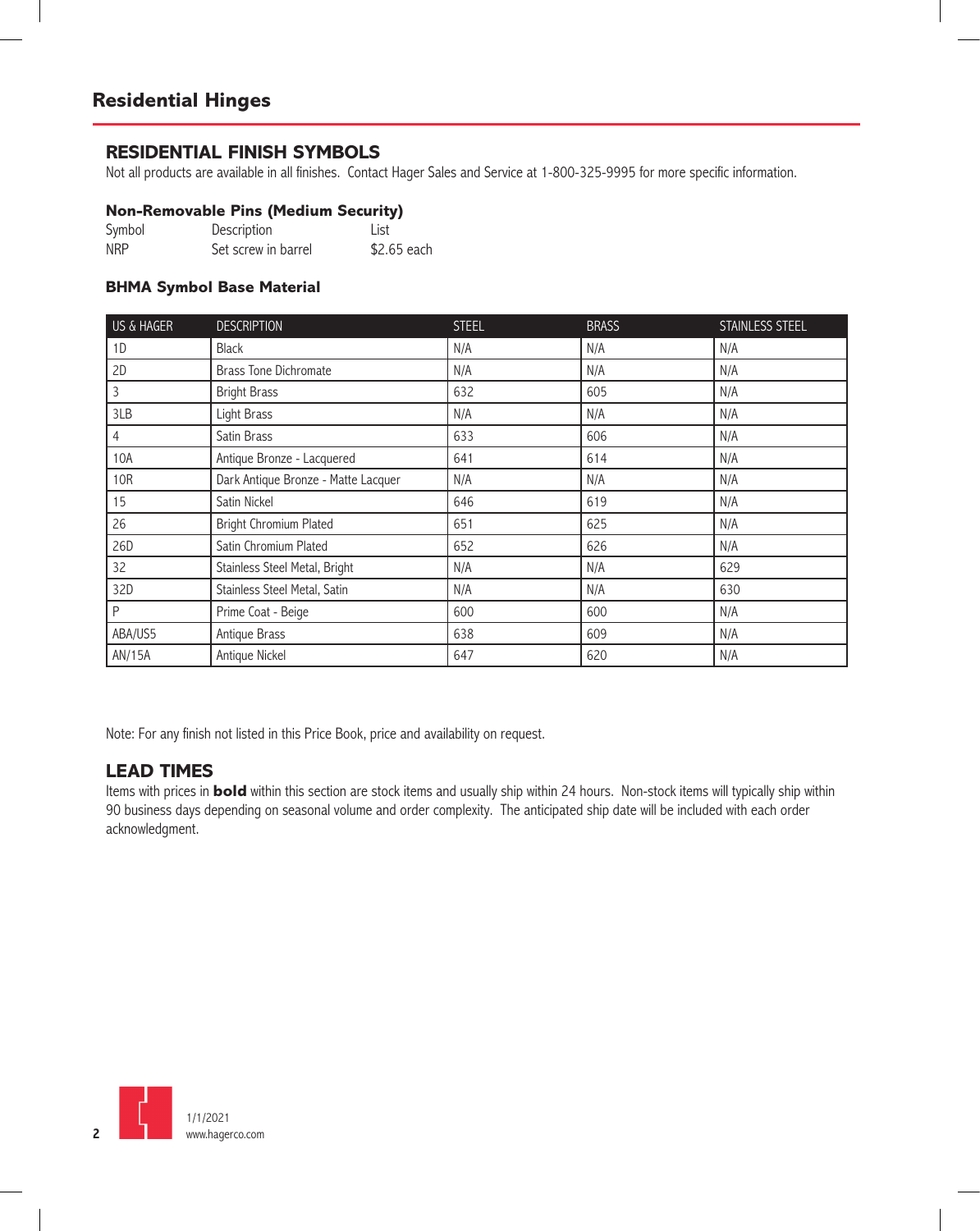#### **RESIDENTIAL DISCOUNT GROUPS**

| <b>GROUP</b>   | <b>DESCRIPTION</b>                                  | DISC <sub>%</sub> |
|----------------|-----------------------------------------------------|-------------------|
|                | BB1541 - RCBB1541 - RCBB1542 (3.5)                  |                   |
| 80M            | 3.5 - SS BB (32-32D)                                |                   |
|                | 1741 - RC1741 - RC1842 (3.0, 3.5)                   |                   |
| 81A            | 3.0, 3.5 - PB BOX (10A-ABA-AN-1D-26-26D-3)          |                   |
| 81C            | 3.0, 3.5 - PB BOX (10R-15)                          |                   |
| 81G            | 3.0, 3.5 - PB BOX (2D-4-P-3LB)                      |                   |
|                | BB1741 - RCBB1741 - RCBB1842 (3.5)                  |                   |
| 82A            | 3.5 - BB BOX (10A-ABA-AN-10R-1D-15-26-<br>$26D-3)$  |                   |
| 82G            | 3.5 - BB BOX (2D-4-3LB)                             |                   |
|                | RC1641 - RC1841 - 7741 - 8741 (3.5)                 |                   |
| 83A            | 3.5 - BULK (10A-ABA-AN-1D-26-26D-3)                 |                   |
| 83C            | 3.5 - BULK (10R-15)                                 |                   |
| 83G            | 3.5 - BULK (2D-4-P-3LB)                             |                   |
|                | 1541 - RC1541 - RC1542 (3.0, 3.5)                   |                   |
| 86A            | 3.0, 3.5 - BRASS (10A-ABA-AN-10R-15-26-<br>$26D-3)$ |                   |
| 86G            | $3.0, 3.5 - BRASS(4)$                               |                   |
| 86M            | $3.0, 3.5 - SS (32-32D)$                            |                   |
|                | 1750 - 1751 - 1752 (3.5)                            |                   |
| 87A            | 3.5 - SPRING (10A-ABA-AN-1D-10R-15-26-<br>$26D-3)$  |                   |
| 87G            | 3.5 - SPRING (2D-4-P-3LB)                           |                   |
| RC1748 (3.5)   |                                                     |                   |
| 88A            | 3.5 - RC1748 (10A-ABA-AN-15-26-26D-3)               |                   |
| 88G            | 3.5 - RC1748 (2D-4-P-3LB)                           |                   |
| RCBB1841 (3.5) |                                                     |                   |
| 8CA            | 3.5 - BB BULK (AN-15-3-10R-26-26D-5)                |                   |
| 8CG            | 3.5 - BB BULK (2D-4)                                |                   |
| BB1543 (4.0)   |                                                     |                   |
| 90A            | 4.0 - BRASS BB (10R-3-ABA-AN)                       |                   |
| 90G            | 4.0 - BRASS BB (4)                                  |                   |
| 90M            | 4.0 - SS BB (32-32D)                                |                   |

#### RCBB1841 (4.0)

9CA 4.0 - BB BULK (10R-15)

| <b>GROUP</b> | <b>DESCRIPTION</b>                                                 | DISC % |
|--------------|--------------------------------------------------------------------|--------|
|              | 1741 - RC1741 - 1842 (4.0)                                         |        |
| 91A          | 4.0 - PB BOX (10A-ABA-AN-10R-1D-15-26-26D-<br>H2H)                 |        |
| 91C          | 4.0 - PB BOX (10R-15)                                              |        |
| 91G          | 4.0 - PB BOX (2D-4-P-3LB)                                          |        |
|              | RCBB1741 - RCBB1842 (4.0)                                          |        |
| 92A          | 4.0 - BB BOX (10A-ABA-AN-10R-1D-26-26D-3)                          |        |
| 92G          | 4.0 - BB BOX (2D-4-P-3LB)                                          |        |
|              | RC1641 - RC1841 - RC8641 - RC8741 - RC8744 (4.0)                   |        |
| 93A          | 4.0 - BULK (10A-ABA-AN-1D-26-26D-3)                                |        |
| 93C          | 4.0 - BULK (10R - 15)                                              |        |
| 93G          | 4.0 - BULK (2D-4-P-3LB)                                            |        |
|              | RC1542 - 1541 - RC1541 - RC1543 (4.0)                              |        |
| 96A          | 4.0 - BRASS (ABA-AN-10R-15-26-26D-3)                               |        |
| 96M          | $4.0 - SS (32-32D)$                                                |        |
|              | 1744 - 1750 - 1751 - 1752 - 1754 - 1760 - 1761 - 1762 - 1764 (4.0) |        |
| 97A          | 4.0 SPRING (10A-ABA-AN-10R-1D-15-26-26D-3)                         |        |
| 97G          | 4.0 SPRING (2D-4-P-3LB)                                            |        |
| 97M          | 4.0 SPRING (32-32D)                                                |        |
| RC1749 (4.0) |                                                                    |        |
| 99A          | 4.0 - RC1749 (10A-ABA-15-26-26D-3-4-L2)                            |        |
| 99G          | 4.0 - RC1749 (2D-4-P-3LB)                                          |        |
|              | RC1846 - RC1847 (4.0)                                              |        |
| 9AA          | 4.0 - FRP BOX (3)                                                  |        |
| 9AG          | 4.0 - FRP BOX (2D-P)                                               |        |
|              | RC1846 - RC1847 (4.0)                                              |        |
| 9BA          | 4.0 - FRP BULK (10A-10R-ABA-AN-1D-3-15-26D)                        |        |
| 9BG          | 4.0 - FRP BULK (2D-P)                                              |        |
| RC1843 (4.0) |                                                                    |        |
| 9DA          | 4.0 - SECURITY BOX (10A-ABA-AN-15-26D-3-<br>10R-26)                |        |
| 9DG          | 4.0 - SECURITY BOX (2D-4)                                          |        |
| RC1843 (4.0) |                                                                    |        |
| 9EA          | 4.0 - SECURITY BULK (10R-15-26-26D-3-ABA-AN)                       |        |
| 9EG          | 4.0 - SECURITY BULK (2D-P-3LB)                                     |        |
|              | OTHER GROUP CODES                                                  |        |
| 701          | RESIDENTIAL BULK SCREWS                                            |        |
| 780          | RESIDENTIAL AUXILIARY                                              |        |

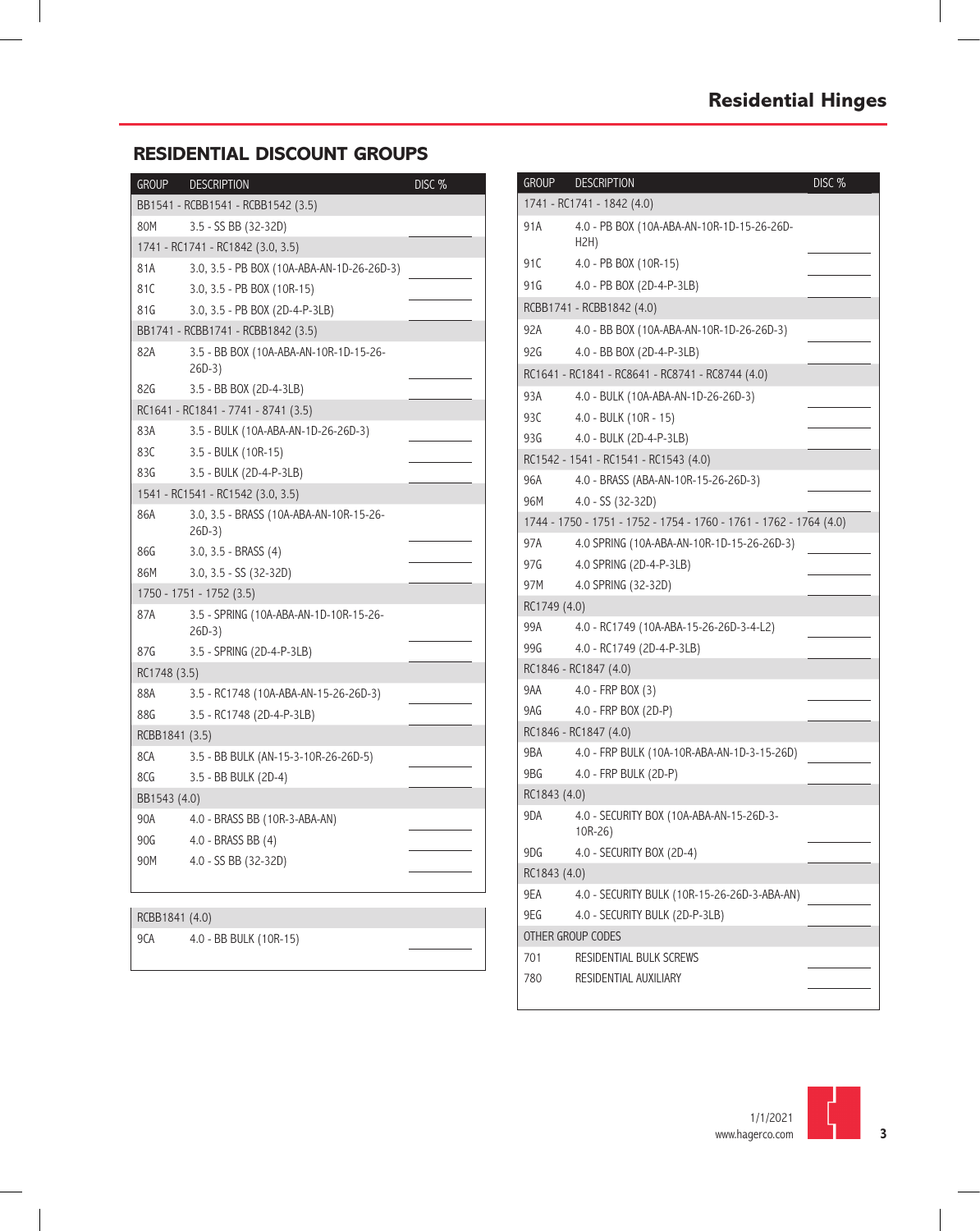| <b>Description</b>                                                        |                                      | <b>Finish</b>         | 2021<br>List   | <b>Stock</b><br>No. | <b>Box</b><br>Qty. | Case<br>Qty. | Disc.<br>Code |
|---------------------------------------------------------------------------|--------------------------------------|-----------------------|----------------|---------------------|--------------------|--------------|---------------|
| 1340                                                                      | 10-24 x 1/2" FPHM                    | <b>USP</b>            | 34.64          | 095782              | 1 pack             | 10 packs     | 701           |
| Machine Screws                                                            | with #9 Head                         | 2D                    | 34.64          | 095781              |                    |              |               |
| UM - Pack of 400                                                          |                                      | US3                   | 34.64          | 095791              |                    |              |               |
|                                                                           |                                      | 3LB                   | 34.64          | 095792              |                    |              |               |
|                                                                           |                                      | US4                   | 34.64          | 095795              |                    |              |               |
|                                                                           |                                      | ABA/US5               | 34.64          | 095796              |                    |              |               |
|                                                                           |                                      | <b>10R</b>            | 34.64          | 095784              |                    |              |               |
|                                                                           |                                      | <b>US15</b>           | 34.64          | 095785              |                    |              |               |
|                                                                           |                                      | <b>US26</b>           | 34.64          | 095788              |                    |              |               |
|                                                                           |                                      | <b>US26D</b>          | 34.64          | 095789              |                    |              |               |
| 1541                                                                      | $3-1/2"$ x 3-1/2"                    | US3                   | 15.70          | 030141              | 2 each             | 100 each     | 86A           |
| Solid Brass or Stainless                                                  | (89 mm x 89 mm)                      | <b>10R</b>            | 15.70          | 032855              |                    |              | 86A           |
| Square Corner                                                             |                                      | <b>US15</b>           | 15.70          | 031539              |                    |              | 86A           |
| <b>Full Mortise</b>                                                       |                                      | <b>US32</b>           | 16.01          | 030144              |                    |              | 86M           |
| Residential Wt.                                                           |                                      | <b>US32D</b>          | 16.01          | 030146              |                    |              | 86M           |
| Plain Bearing with Screws<br>$U/M - 1$ each                               | $4"$ x $4"$                          | US3                   | 18.25          | 030149              | 2 each             | 50 each      | 96A           |
|                                                                           | (102 mm x 102 mm)                    | <b>10R</b>            | 18.25          | 033204              |                    |              | 96A           |
|                                                                           |                                      | <b>US15</b>           | 18.25          | 035737              |                    |              | 96A           |
|                                                                           |                                      | <b>US32</b>           | 18.56          | 030152              |                    |              | 96M           |
|                                                                           |                                      | US32D                 | 18.56          | 030153              |                    |              | 96M           |
| <b>BB1541</b>                                                             | $3-1/2"$ x 3-1/2"                    | US32D                 | 20.87          | 034377              | 2 each             | 100 each     | 80M           |
| <b>Stainless</b>                                                          | (89 mm x 89 mm)                      |                       |                |                     |                    |              |               |
| Square Corner                                                             | $4" \times 4"$                       | <b>US32D</b>          | 23.05          | 034534              | 2 each             | 50 each      | 90M           |
| <b>Full Mortise</b><br>Residential Wt.<br><b>Ball Bearing with Screws</b> | (102 mm x 102 mm)                    |                       |                |                     |                    |              |               |
| $U/M - 1$ each                                                            | $3-1/2"$ x $3-1/2"$                  | US3                   | 15.70          | 030229              | 2 each             | 100 each     | 86A           |
| <b>RC1541</b><br>Solid Brass or Stainless                                 | (89 mm x 89 mm)                      | <b>10R</b>            | 15.70          | 034358              |                    |              | 86A           |
| 1/4" Radius                                                               |                                      | <b>US15</b>           | 15.70          | 033818              |                    |              | 86A           |
| Round Corner                                                              |                                      | <b>US26</b>           | 15.70          | 030212              |                    |              | 86A           |
| <b>Full Mortise</b>                                                       |                                      | <b>US26D</b>          | 15.70          | 030227              |                    |              | 86A           |
| Residential Weight                                                        |                                      | US32D                 | 16.01          | 030232              |                    |              | 86M           |
| Plain Bearing with Screws                                                 | $4"$ x $4"$                          |                       |                |                     | 2 each             |              |               |
| $U/M - 1$ each                                                            | (102 mm x 102 mm)                    | US3<br><b>10R</b>     | 18.25          | 033004              |                    | 50 each      | 96A           |
|                                                                           |                                      | <b>US15</b>           | 18.25<br>18.25 | 035343<br>034837    |                    |              | 96A<br>96A    |
|                                                                           |                                      | <b>US26</b>           |                | 033001              |                    |              |               |
|                                                                           |                                      |                       | 18.25          |                     |                    |              | 96A           |
|                                                                           |                                      | <b>US26D</b><br>US32D | 18.25<br>18.56 | 033003<br>033008    |                    |              | 96A<br>96M    |
|                                                                           |                                      |                       |                |                     |                    |              |               |
| <b>RCBB1541</b><br><b>Stainless</b>                                       | $3-1/2"$ x 3-1/2"<br>(89 mm x 89 mm) | <b>US32D</b>          | 20.87          | 034378              | 2 each             | 100 each     | 80M           |
| 1/4" Radius                                                               | $4" \times 4"$                       | US32D                 | 23.05          | 034587              | 2 each             | 50 each      | 90M           |
| <b>Full Mortise</b><br>Residential Wt.<br><b>Ball Bearing with Screws</b> | (102 mm x 102 mm)                    |                       |                |                     |                    |              |               |



1/1/2021 www.hagerco.com

1. Items with prices in **bold** are stock items and usually ship within 24 hours. Please use stock number when ordering.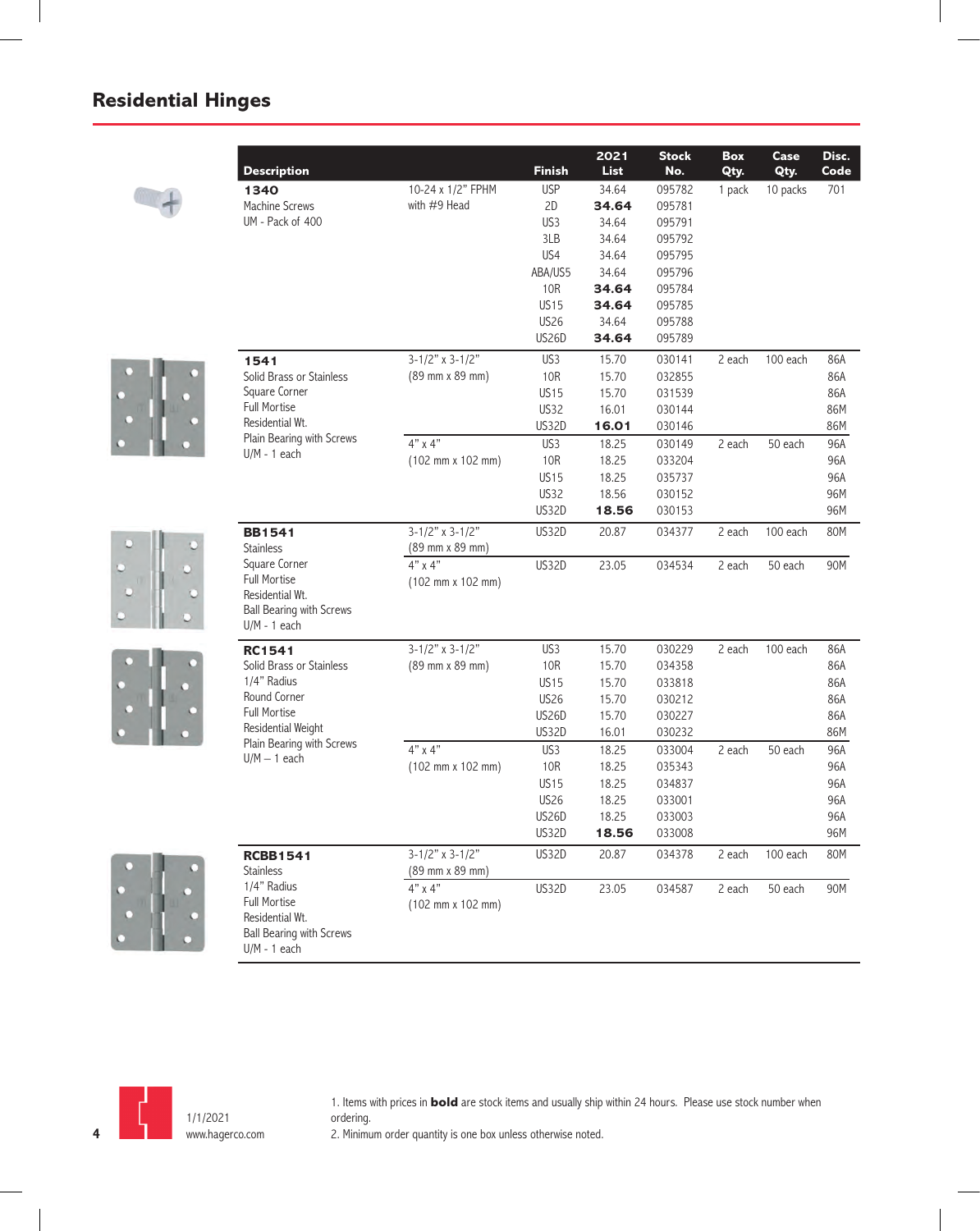









| <b>Description</b>                           |                                              | <b>Finish</b>   | 2021<br><b>List</b> | <b>Stock</b><br>No. | <b>Box</b><br>Qty. | Case<br>Qty. | Disc.<br>Code |
|----------------------------------------------|----------------------------------------------|-----------------|---------------------|---------------------|--------------------|--------------|---------------|
| <b>RC1542</b>                                | $3-1/2"$ x 3-1/2"                            | US <sub>3</sub> | 15.70               | 030276              | 2 each             | 100 each     | 86A           |
| Solid Brass or Stainless                     | (89 mm x 89 mm)                              | US4             | 15.70               | 030291              |                    |              | 86G           |
| 5/8" Radius                                  |                                              | 10 <sub>R</sub> | 15.70               | 036081              |                    |              | 86A           |
| Round Corner                                 |                                              | <b>US15</b>     | 15.70               | 035594              |                    |              | 86A           |
| <b>Full Mortise</b>                          |                                              | <b>US26</b>     | 15.70               | 030273              |                    |              | 86A           |
| Residential Wt.                              |                                              | <b>US26D</b>    | 15.70               | 030275              |                    |              | 86A           |
| Plain Bearing with Screws                    |                                              | <b>US32</b>     | 16.01               | 030288              |                    |              | 86M           |
| $U/M - 1$ each                               |                                              | <b>US32D</b>    | 16.01               | 030289              |                    |              | 86M           |
|                                              | $4"$ x $4"$                                  | US <sub>3</sub> | 18.25               | 033051              | 2 each             | 50 each      | 96A           |
|                                              | $(102 \, \text{mm} \times 102 \, \text{mm})$ | 10R             | 18.25               | 036761              |                    |              | 96A           |
|                                              |                                              | <b>US15</b>     | 18.25               | 035743              |                    |              | 96A           |
|                                              |                                              | <b>US26D</b>    | 18.25               | 033050              |                    |              | 96A           |
|                                              |                                              | <b>US32</b>     | 18.56               | 033053              |                    |              | 96M           |
|                                              |                                              | US32D           | 18.56               | 033056              |                    |              | 96M           |
| <b>RCBB1542</b><br><b>Stainless</b>          | $3-1/2"$ x 3-1/2"<br>(89 mm x 89 mm)         | <b>US32D</b>    | 20.87               | 034381              | 2 each             | 100 each     | 80M           |
| 5/8" Radius                                  | $4" \times 4"$                               | <b>US32D</b>    | 23.05               | 034589              | 2 each             | 50 each      | 90M           |
| Round Corner                                 | $(102 \, \text{mm} \times 102 \, \text{mm})$ |                 |                     |                     |                    |              |               |
| <b>Full Mortise</b>                          |                                              |                 |                     |                     |                    |              |               |
| Residential Wt.                              |                                              |                 |                     |                     |                    |              |               |
| <b>Ball Bearing with Screws</b>              |                                              |                 |                     |                     |                    |              |               |
| $U/M - 1$ each                               |                                              |                 |                     |                     |                    |              |               |
| 1543                                         | $4" \times 4"$                               | US3             | 18.25               | 071461              | 2 each             | 50 each      | 96A           |
| Solid Brass or Stainless                     | (102 mm x 102 mm)                            | <b>10R</b>      | 18.25               | 036911              |                    |              | 96A           |
| Square by 5/8" Radius                        |                                              | <b>US15</b>     | 18.25               | 071462              |                    |              | 96A           |
| <b>Full Mortise</b>                          |                                              | <b>US32D</b>    | 18.56               | 071531              |                    |              | 96M           |
| Residential Wt.                              |                                              |                 |                     |                     |                    |              |               |
| Plain Bearing with Screws                    |                                              |                 |                     |                     |                    |              |               |
| $U/M - 1$ each                               |                                              |                 |                     |                     |                    |              |               |
| <b>BB1543</b>                                | $4" \times 4"$                               | US3             | 23.48               | 071637              | 2 each             | 50 each      | 90A           |
| Solid Brass or Stainless                     | (102 mm x 102 mm)                            | <b>10R</b>      | 23.48               | 036980              |                    |              | 90A           |
| Square by 5/8" Radius<br><b>Full Mortise</b> |                                              | US32D           | 23.48               | 071552              |                    |              | 90M           |
| Residential Wt.                              |                                              |                 |                     |                     |                    |              |               |
| <b>Ball Bearing with Screws</b>              |                                              |                 |                     |                     |                    |              |               |
| $U/M - 1$ each                               |                                              |                 |                     |                     |                    |              |               |
| 1734                                         | $4" \times 4"$                               | <b>US32D</b>    | 46.60               | 169906              | 2 each             | 80 each      | 97M           |
| <b>Stainless Steel</b>                       | $(102 \, \text{mm} \times 102 \, \text{mm})$ |                 |                     |                     |                    |              |               |
| 1/4" Radius Round Corner                     |                                              |                 |                     |                     |                    |              |               |
| <b>Full Mortise</b>                          |                                              |                 |                     |                     |                    |              |               |
| Spring Hinge                                 |                                              |                 |                     |                     |                    |              |               |
| Template                                     |                                              |                 |                     |                     |                    |              |               |
| Timely Frame All MS 1/2 WS                   |                                              |                 |                     |                     |                    |              |               |
| $U/M - 1$ each                               |                                              |                 |                     |                     |                    |              |               |

1. Items with prices in **bold** are stock items and usually ship within 24 hours. Please use stock number when ordering.



**5**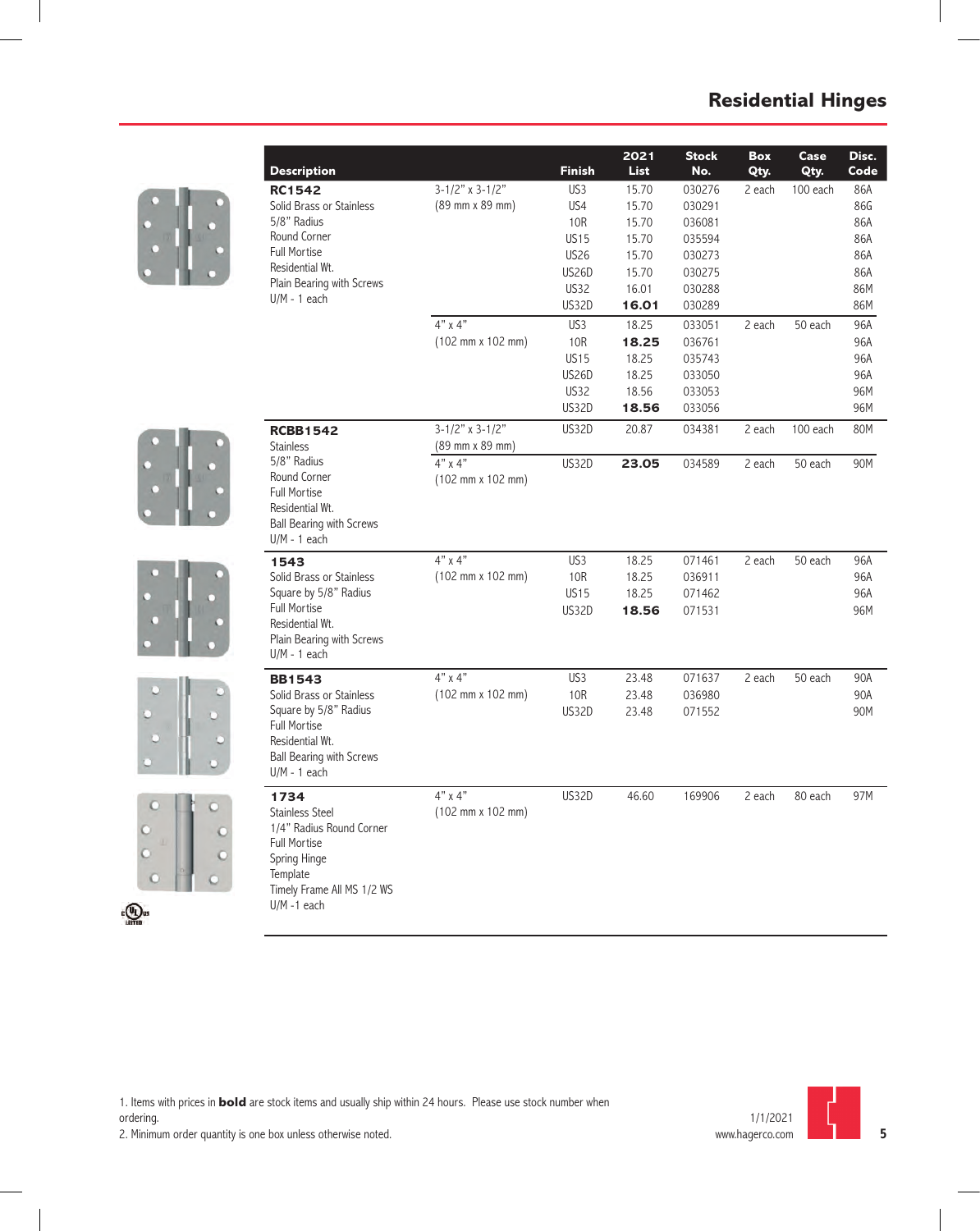

| <b>Description</b>                                                                                                                                                                                                                   |                                              | <b>Finish</b> | 2021<br><b>List</b> | <b>Stock</b><br>No. | <b>Box</b><br>Qty. | Case<br>Qty. | Disc.<br>Code |
|--------------------------------------------------------------------------------------------------------------------------------------------------------------------------------------------------------------------------------------|----------------------------------------------|---------------|---------------------|---------------------|--------------------|--------------|---------------|
| 1741                                                                                                                                                                                                                                 | $3" \times 3"$                               | <b>USP</b>    | 2.24                | 029648              | 2 each             | 100 each     | 81G           |
| Steel                                                                                                                                                                                                                                | (76 mm x 76 mm)                              | 2D            | 2.24                | 029641              |                    |              | 81G           |
| Square Corner                                                                                                                                                                                                                        |                                              | US3           | 6.42                | 033133              |                    |              | 81A           |
|                                                                                                                                                                                                                                      |                                              | US4           | 2.24                | 029645              |                    |              | 81A           |
|                                                                                                                                                                                                                                      |                                              | US10A         | 6.42                | 033129              |                    |              | 81A           |
|                                                                                                                                                                                                                                      |                                              | <b>US26</b>   | 6.42                | 033131              |                    |              | 81A           |
| <b>Full Mortise</b><br>Residential Wt.<br>Plain Bearing - with Screws<br>U/M - 1 each<br><b>BB1741</b><br>Steel<br>Square Corner<br><b>Ball Bearing Hinges</b><br><b>Full Mortise</b><br>Residential Wt. with Screws<br>U/M - 1 each |                                              | US26D         | 6.42                | 033132              |                    |              | 81A           |
|                                                                                                                                                                                                                                      | $3-1/2"$ x 3-1/2"                            | <b>USP</b>    | 2.24                | 029661              | 2 each             | 100 each     | 81G           |
|                                                                                                                                                                                                                                      | (89 mm x 89 mm)                              | 1D            | 6.42                | 030556              |                    |              | 81A           |
|                                                                                                                                                                                                                                      |                                              | 2D            | 2.24                | 029658              |                    |              | 81G           |
|                                                                                                                                                                                                                                      |                                              | US3           | 6.42                | 030533              |                    |              | 81A           |
|                                                                                                                                                                                                                                      |                                              | 3LB           | 2.24                | 029660              |                    |              | 81G           |
|                                                                                                                                                                                                                                      |                                              | US4           | 2.24                | 029659              |                    |              | 81G           |
|                                                                                                                                                                                                                                      |                                              | ABA/US5       | 6.42                | 030552              |                    |              | 81A           |
|                                                                                                                                                                                                                                      |                                              | US10A         | 6.42                | 030548              |                    |              | 81A           |
|                                                                                                                                                                                                                                      |                                              | <b>10R</b>    | 6.42                | 037124              |                    |              | 81C           |
|                                                                                                                                                                                                                                      |                                              | <b>US15</b>   | 6.42                | 030555              |                    |              | 81C           |
|                                                                                                                                                                                                                                      |                                              | AN/US15A      | 6.42                | 030620              |                    |              | 81A           |
|                                                                                                                                                                                                                                      |                                              | <b>US26</b>   | 6.42                | 030547              |                    |              | 81A           |
|                                                                                                                                                                                                                                      |                                              | US26D         | 6.42                | 030551              |                    |              | 81A           |
|                                                                                                                                                                                                                                      | $4" \times 4"$                               | <b>USP</b>    | 3.30                | 029667              | 2 each             | 50 each      | 91G           |
|                                                                                                                                                                                                                                      | (102 mm x 102 mm)                            | 1D            | 7.60                | 033144              |                    |              | 91A           |
|                                                                                                                                                                                                                                      |                                              | 2D            | 3.30                | 029662              |                    |              | 91G           |
|                                                                                                                                                                                                                                      |                                              | US3           | 7.60                | 033148              |                    |              | 91A           |
|                                                                                                                                                                                                                                      |                                              | US4           | 3.30                | 029664              |                    |              | 91G           |
|                                                                                                                                                                                                                                      |                                              | ABA/US5       | 7.60                | 033197              |                    |              | 91A           |
|                                                                                                                                                                                                                                      |                                              | US10A         | 7.60                | 033141              |                    |              | 91A           |
|                                                                                                                                                                                                                                      |                                              | <b>10R</b>    | 7.60                | 038067              |                    |              | 91C           |
|                                                                                                                                                                                                                                      |                                              | <b>US15</b>   | 7.60                | 032829              |                    |              | 91C           |
|                                                                                                                                                                                                                                      |                                              | AN/US15A      | 7.60                | 033199              |                    |              | 91A           |
|                                                                                                                                                                                                                                      |                                              | US26          | 7.60                | 033145              |                    |              | 91A           |
|                                                                                                                                                                                                                                      |                                              | US26D         | 7.60                | 033146              |                    |              | 91A           |
|                                                                                                                                                                                                                                      | (89 mm x 89 mm)                              | US3           | 10.78               | 034274              | 2 each             | 100 each     | 82A           |
|                                                                                                                                                                                                                                      |                                              | US4           | 6.60                | 034337              |                    |              | 82G           |
|                                                                                                                                                                                                                                      |                                              | ABA/US5       | 6.60                | 034332              |                    |              | 82A           |
|                                                                                                                                                                                                                                      |                                              | US10A         | 10.78               | 034330              |                    |              | 82A           |
|                                                                                                                                                                                                                                      |                                              | 10R           | 10.78               | 040217              |                    |              | 82A           |
|                                                                                                                                                                                                                                      |                                              | <b>US15</b>   | 10.78               | 034333              |                    |              | 82A           |
|                                                                                                                                                                                                                                      |                                              | AN/US15A      | 10.78               | 034334              |                    |              | 82A           |
|                                                                                                                                                                                                                                      |                                              | <b>US26</b>   | 10.78               | 034275              |                    |              | 82A           |
|                                                                                                                                                                                                                                      |                                              | <b>US26D</b>  | 10.78               | 034329              |                    |              | 82A           |
|                                                                                                                                                                                                                                      | $4"$ x $4"$                                  | 2D            | 7.66                | 034500              | 2 each             | 50 each      | 92G           |
|                                                                                                                                                                                                                                      | $(102 \, \text{mm} \times 102 \, \text{mm})$ | US3           | 11.90               | 034474              |                    |              | 92A           |
|                                                                                                                                                                                                                                      |                                              | US4           | 7.66                | 034502              |                    |              | 92G           |
|                                                                                                                                                                                                                                      |                                              | ABA/US5       | 11.90               | 034497              |                    |              | 92A           |
|                                                                                                                                                                                                                                      |                                              | US10A         | 11.90               | 034483              |                    |              | 92A           |
|                                                                                                                                                                                                                                      |                                              | 10R           | 11.90               | 040724              |                    |              | 92A           |
|                                                                                                                                                                                                                                      |                                              | <b>US15</b>   | 11.90               | 034498              |                    |              | 92A           |
|                                                                                                                                                                                                                                      |                                              | AN/US15A      | 11.90               | 034499              |                    |              | 92A           |
|                                                                                                                                                                                                                                      |                                              | <b>US26</b>   | 11.90               | 034477              |                    |              | 92A           |
|                                                                                                                                                                                                                                      |                                              | US26D         | 11.90               | 034482              |                    |              | 92A           |





1. Items with prices in **bold** are stock items and usually ship within 24 hours. Please use stock number when ordering.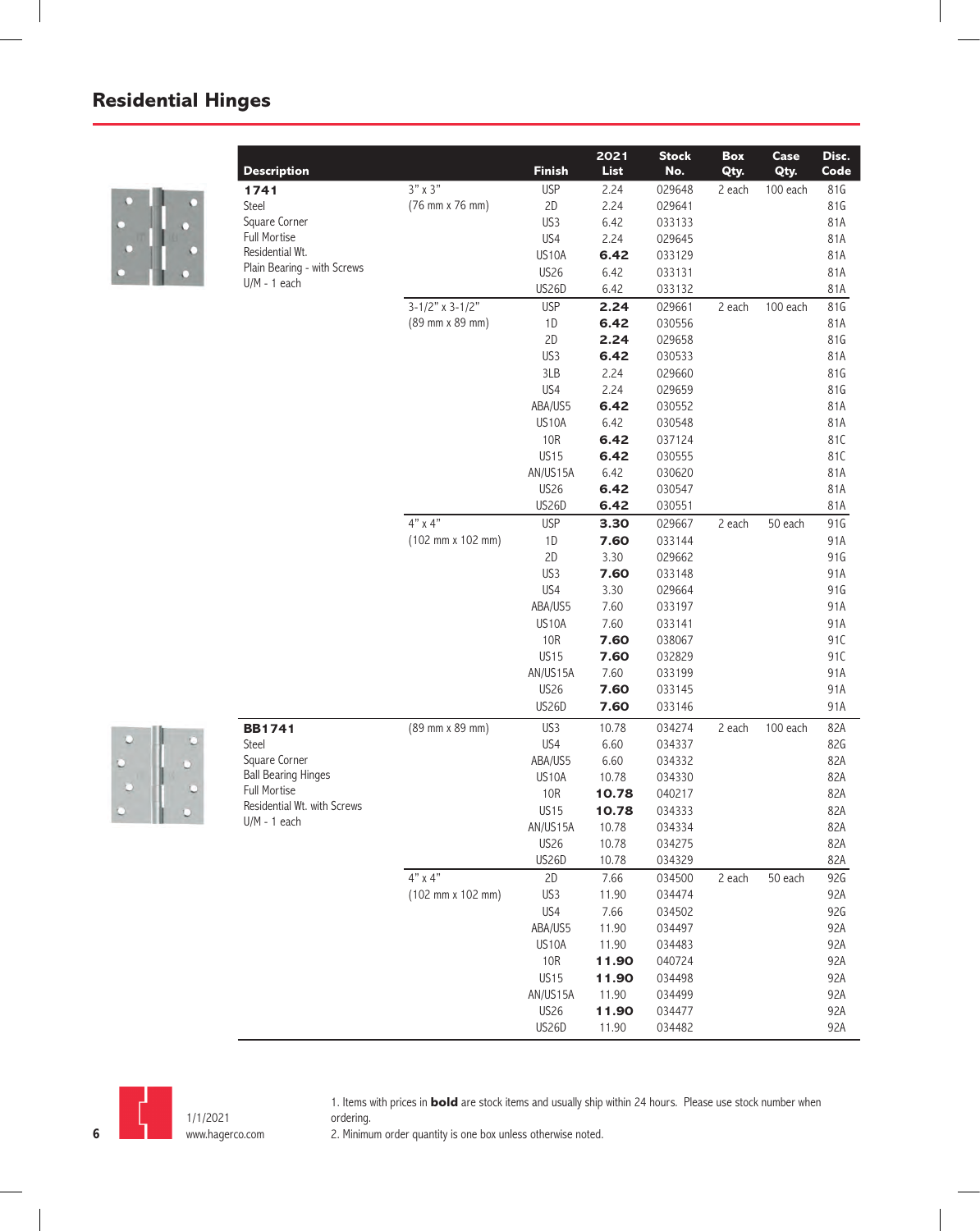

|                                                                                                                                                                    |                                              | <b>Finish</b>   | 2021<br><b>List</b> | <b>Stock</b><br>No. | <b>Box</b><br>Qty. | Case<br>Qty. | Disc.<br>Code |
|--------------------------------------------------------------------------------------------------------------------------------------------------------------------|----------------------------------------------|-----------------|---------------------|---------------------|--------------------|--------------|---------------|
|                                                                                                                                                                    | $3"$ x $3"$                                  | <b>USP</b>      | 2.24                | 029677              | 2 each             | 100 each     | 81G           |
|                                                                                                                                                                    | (76 mm x 76 mm)                              | 2D              | 2.24                | 029673              |                    |              | 81G           |
|                                                                                                                                                                    |                                              | US3             | 6.42                | 033512              |                    |              | 81A           |
|                                                                                                                                                                    |                                              | US4             | 2.24                | 029675              |                    |              | 81G           |
|                                                                                                                                                                    |                                              | US26D           | 6.42                | 032859              |                    |              | 81A           |
|                                                                                                                                                                    | $3-1/2"$ x 3-1/2"                            | <b>USP</b>      | 2.24                | 029683              | 2 each             | 100 each     | 81G           |
|                                                                                                                                                                    | (89 mm x 89 mm)                              | 1D              | 6.42                | 030680              |                    |              | 81A           |
|                                                                                                                                                                    |                                              | 2D              | 2.24                | 029678              |                    |              | 81G           |
|                                                                                                                                                                    |                                              | US <sub>3</sub> | 6.42                | 030644              |                    |              | 81A           |
|                                                                                                                                                                    |                                              | 3LB             | 2.24                | 029475              |                    |              | 81G           |
|                                                                                                                                                                    |                                              | US4             | 2.24                | 029681              |                    |              | 81G           |
|                                                                                                                                                                    |                                              | ABA/US5         | 6.42                | 030648              |                    |              | 81A           |
|                                                                                                                                                                    |                                              | US10A           | 6.42                | 030645              |                    |              | 81A           |
|                                                                                                                                                                    |                                              | 10R             | 6.42                | 041116              |                    |              | 81C           |
|                                                                                                                                                                    |                                              | <b>US15</b>     | 6.42                | 030652              |                    |              | 81C           |
|                                                                                                                                                                    |                                              | AN/US15A        | 6.42                | 030689              |                    |              | 81A           |
| <b>Description</b><br><b>RC1741</b><br>Steel<br>1/4" Radius<br>Round Corner<br><b>Full Mortise</b><br>Residential Wt.<br>Plain Bearing with screws<br>U/M - 1 each |                                              | <b>US26</b>     | 6.42                | 030646              |                    |              | 81A           |
|                                                                                                                                                                    |                                              | US26D           | 6.42                | 030647              |                    |              | 81A           |
|                                                                                                                                                                    | $4" \times 4"$                               | <b>USP</b>      | 3.30                | 029707              | 2 each             | 50 each      | 91G           |
|                                                                                                                                                                    | $(102 \, \text{mm} \times 102 \, \text{mm})$ | 1D              | 7.60                | 032881              |                    |              | 91A           |
|                                                                                                                                                                    |                                              | 2D              | 3.30                | 029695              |                    |              | 91G           |
|                                                                                                                                                                    |                                              | US3             | 7.60                | 033267              |                    |              | 91A           |
|                                                                                                                                                                    |                                              | US4             | 3.30                | 029698              |                    |              | 91G           |
|                                                                                                                                                                    |                                              | ABA/US5         | 7.60                | 033523              |                    |              | 91A           |
|                                                                                                                                                                    |                                              | US10A           | 7.60                | 033514              |                    |              | 91A           |
|                                                                                                                                                                    |                                              | <b>10R</b>      | 7.60                | 041269              |                    |              | 91C           |
|                                                                                                                                                                    |                                              | <b>US15</b>     | 7.60                | 032876              |                    |              | 91C           |
|                                                                                                                                                                    |                                              | AN/US15A        | 7.60                | 032882              |                    |              | 91A           |
|                                                                                                                                                                    |                                              | <b>US26</b>     | 7.60                | 033262              |                    |              | 91A           |
|                                                                                                                                                                    |                                              | US26D           | 7.60                | 033265              |                    |              | 91A           |

 $\overline{\phantom{0}}$ 



**7**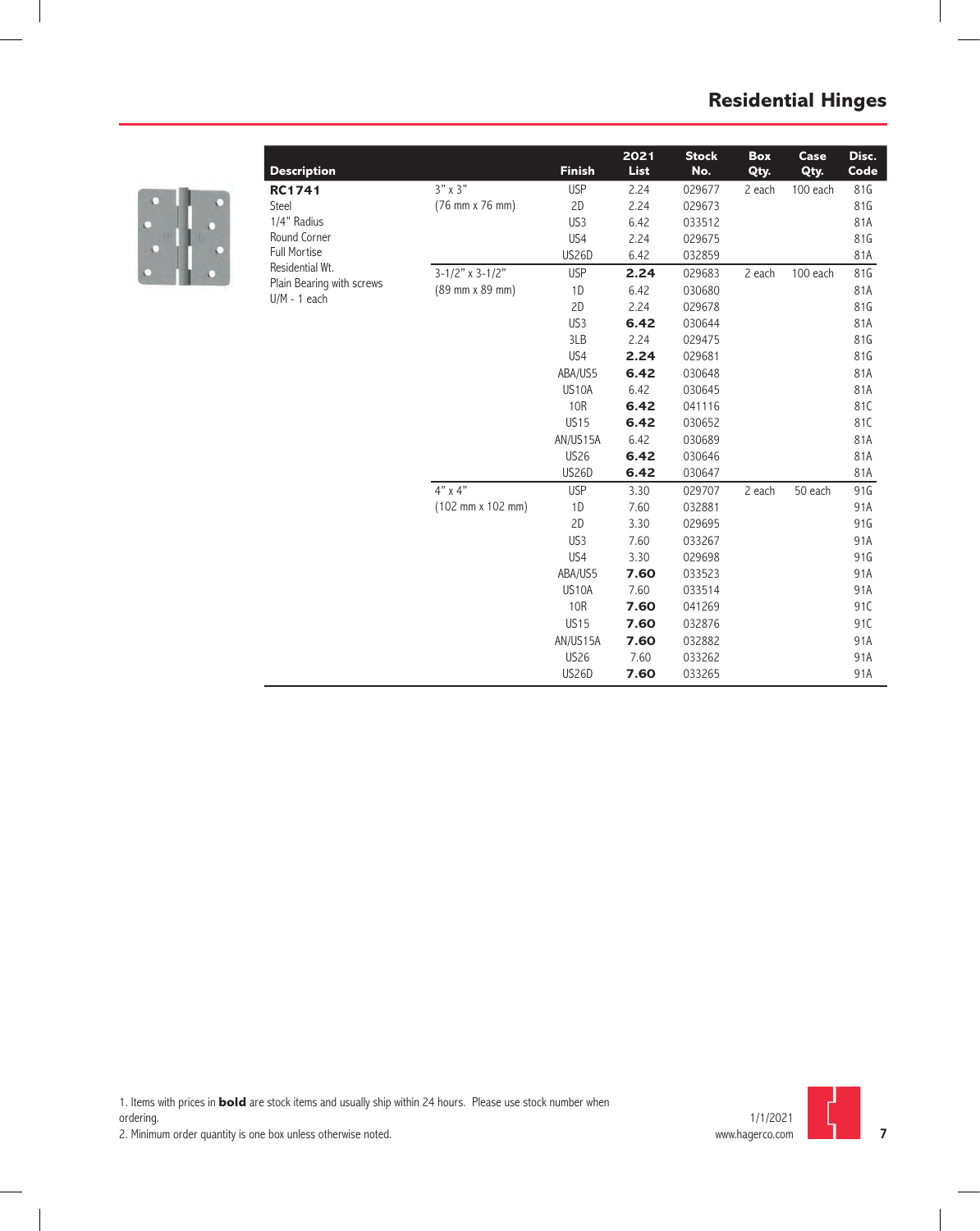

| <b>Description</b>                                                                                                                                                                  |                                              | <b>Finish</b> | 2021<br><b>List</b> | <b>Stock</b><br>No. | Box<br>Qty. | Case<br>Qty. | Disc.<br>Code |
|-------------------------------------------------------------------------------------------------------------------------------------------------------------------------------------|----------------------------------------------|---------------|---------------------|---------------------|-------------|--------------|---------------|
| RC1741                                                                                                                                                                              | $3-1/2"$ x 3-1/2"                            | <b>USP</b>    | 2.06                | 067018              |             | 100 each     | 83G           |
| Steel                                                                                                                                                                               | (89 mm x 89 mm)                              | 1D            | 5.92                | 073575              |             |              | 83A           |
| 1/4" Radius                                                                                                                                                                         |                                              | 2D            | 2.06                | 029472              |             |              | 83G           |
| Round Corner                                                                                                                                                                        |                                              | US3           | 5.92                | 073573              |             |              | 83A           |
|                                                                                                                                                                                     |                                              | 3LB           | 2.06                | 029682              |             |              | 83G           |
|                                                                                                                                                                                     |                                              | US4           | 2.06                | 071720              |             |              | 83G           |
|                                                                                                                                                                                     |                                              | ABA/US5       | 5.92                | 030715              |             |              | 83A           |
|                                                                                                                                                                                     |                                              | 10R           | 5.92                | 073577              |             |              | 83C           |
|                                                                                                                                                                                     |                                              | <b>US15</b>   | 5.92                | 069005              |             |              | 83C           |
|                                                                                                                                                                                     |                                              | AN/US15A      | 5.92                | 030716              |             |              | 83A           |
|                                                                                                                                                                                     |                                              | <b>US26</b>   | 5.92                | 067027              |             |              | 83A           |
|                                                                                                                                                                                     |                                              | US26D         | 5.92                | 073572              |             |              | 83A           |
|                                                                                                                                                                                     | $4" \times 4"$                               | <b>USP</b>    | 2.99                | 060651              |             | 100 each     | 93G           |
|                                                                                                                                                                                     | $(102 \, \text{mm} \times 102 \, \text{mm})$ | 1D            | 6.98                | 060662              |             |              | 93A           |
|                                                                                                                                                                                     |                                              | 2D            | 2.99                | 029565              |             |              | 93G           |
|                                                                                                                                                                                     |                                              | US3           | 6.98                | 060657              |             |              | 93A           |
|                                                                                                                                                                                     |                                              | 3LB           | 2.99                | 029568              |             |              | 93G           |
|                                                                                                                                                                                     |                                              | US4           | 2.99                | 068179              |             |              | 93G           |
|                                                                                                                                                                                     |                                              | <b>US10A</b>  | 6.98                | 033600              |             |              | 93A           |
|                                                                                                                                                                                     |                                              | 10R           | 6.98                | 040444              |             |              | 93C           |
|                                                                                                                                                                                     |                                              | <b>US15</b>   | 6.98                | 068996              |             |              | 93C           |
|                                                                                                                                                                                     |                                              | AN/US15A      | 6.98                | 081352              |             |              | 93A           |
|                                                                                                                                                                                     |                                              | <b>US26</b>   | 6.98                | 060654              |             |              | 93A           |
|                                                                                                                                                                                     |                                              | <b>US26D</b>  | 6.98                | 073499              |             |              | 93A           |
| <b>RCBB1741</b>                                                                                                                                                                     | $3-1/2"$ x 3-1/2"                            | 1D            | 10.78               | 079451              | 2 each      | 100 each     | 82A           |
| Steel                                                                                                                                                                               | (89 mm x 89 mm)                              | US3           | 10.78               | 034346              |             |              | 82A           |
| 1/4" Radius                                                                                                                                                                         |                                              | US4           | 6.60                | 034361              |             |              | 82G           |
| Round Corner                                                                                                                                                                        |                                              | ABA/US5       | 10.78               | 034352              |             |              | 82A           |
| Full Mortise                                                                                                                                                                        |                                              | <b>10R</b>    | 10.78               | 038241              |             |              | 82A           |
| Residential Wt.                                                                                                                                                                     |                                              | <b>US15</b>   | 10.78               | 034353              |             |              | 82A           |
|                                                                                                                                                                                     |                                              | AN/US15A      | 10.78               | 034355              |             |              | 82A           |
| Full Mortise<br>Residential Wt.<br>Plain Bearing<br><b>Bulk Assembled</b><br>See style #2617 & #2817 for<br>screws<br>U/M - Each - Bulk<br>Ball Bearing with screws<br>U/M - 1 each |                                              | <b>US26</b>   | 10.78               | 034348              |             |              | 82A           |
|                                                                                                                                                                                     |                                              | US26D         | 10.78               | 034349              |             |              | 82A           |
|                                                                                                                                                                                     | $4" \times 4"$                               | 1D            | 11.90               | 079453              | 2 each      | 50 each      | 92G           |
|                                                                                                                                                                                     | (102 mm x 102 mm)                            | 2D            | 7.66                | 034512              |             |              | 92G           |
|                                                                                                                                                                                     |                                              | US3           | 11.90               | 034504              |             |              | 92A           |
|                                                                                                                                                                                     |                                              | US4           | 7.66                | 034514              |             |              | 92G           |
|                                                                                                                                                                                     |                                              | ABA/US5       | 11.90               | 034509              |             |              | 92A           |
|                                                                                                                                                                                     |                                              | US10A         | 11.90               | 034508              |             |              | 92A           |
|                                                                                                                                                                                     |                                              | 10R           | 11.90               | 040073              |             |              | 92A           |
|                                                                                                                                                                                     |                                              | <b>US15</b>   | 11.90               | 034510              |             |              | 92A           |
|                                                                                                                                                                                     |                                              | AN/US15A      | 11.90               | 034511              |             |              | 92A           |
|                                                                                                                                                                                     |                                              | <b>US26</b>   | 11.90               | 034506              |             |              | 92A           |
|                                                                                                                                                                                     |                                              | US26D         | 11.90               | 034507              |             |              | 92A           |
|                                                                                                                                                                                     |                                              |               |                     |                     |             |              |               |





1. Items with prices in **bold** are stock items and usually ship within 24 hours. Please use stock number when ordering.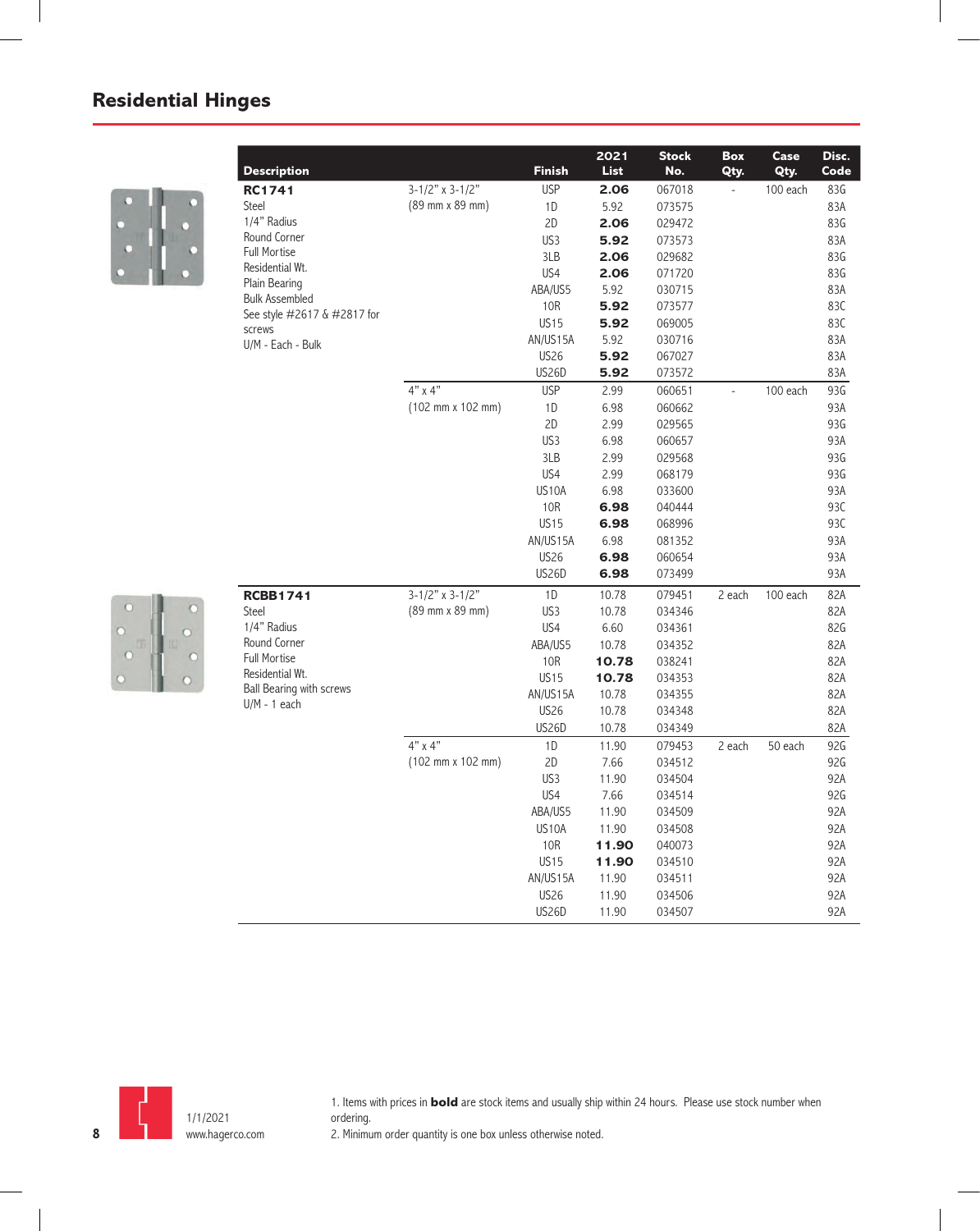







| $4" \times 4"$<br><b>USP</b><br>169928<br>97G<br>19.75<br>2 each<br>80 each<br>1744<br>(102 mm x 102 mm)<br>2D<br>97G<br>19.75<br>169912<br>Steel<br>1/4" Radius<br>US3<br>32.33<br>169913<br>97A<br>Round Corner<br>US4<br>19.75<br>97A<br>169915<br><b>Full Mortise</b><br>97A<br>ABA/US5<br>32.33<br>169917<br>Residential Wt.<br>US10A<br>32.33<br>97A<br>169907<br>Spring Hinge<br>97A<br><b>US26</b><br>32.33<br>169909<br>Template<br><b>US26D</b><br>32.33<br>97A<br>169911<br>All MS - 1/2 WS<br>$U/M - 1$ each<br>$3-1/2"$ x 3-1/2"<br>2D<br>2.37<br>029724<br>88G<br>2 each<br>100 each<br><b>RC1748</b><br>(89 mm x 89 mm)<br>US3<br>6.42<br>030693<br>88A<br>Steel<br>1/4" Radius<br>US4<br>2.37<br>029725<br>88G<br>Round Corner<br><b>US10A</b><br>6.42<br>88A<br>030698<br><b>Full Mortise</b><br><b>10R</b><br>88A<br>6.42<br>016929<br>Residential Wt.<br><b>US15</b><br>6.42<br>88A<br>016936<br>Plain Bearing<br><b>US26</b><br>88A<br>6.42<br>030699<br>Template<br><b>US26D</b><br>6.42<br>88A<br>030695<br>All MS - 1/2 WS<br>$U/M - 1$ each<br>$4" \times 4"$<br>2D<br>4.86<br>029731<br>48 each<br>99G<br>3 each<br><b>RC1749</b><br>(102 mm x 102 mm)<br>US3<br>7.60<br>99A<br><b>Steel</b><br>033529<br>1/4" Radius<br>3LB<br>4.86<br>029734<br>99G<br>Round Corner<br>US4<br>4.86<br>029732<br>99G<br><b>Full Mortise</b><br>ABA/US5<br>7.60<br>032889<br>99A<br>Residential Wt.<br>99A<br>US10A<br>7.60<br>032887<br>Plain Bearing<br>10R<br>7.60<br>99A<br>016902<br>Template<br><b>US15</b><br>99A<br>7.60<br>016897<br>AMS - 1/2 WS<br><b>US26</b><br>7.60<br>033524<br>99A<br>$U/M - 1$ each<br>99A<br><b>US26D</b><br>7.60<br>033528<br>$3-1/2"$ x 3-1/2"<br><b>USP</b><br>87G<br>18.44<br>170018<br>2 each<br>80 each<br>1750<br>1D<br>87G<br>Steel<br>(89 mm x 89 mm)<br>24.54<br>169977<br>Square Corner<br>2D<br>87G<br>18.44<br>169982<br><b>Full Mortise</b><br>US3<br>24.54<br>87A<br>169983<br>Residential Wt.<br>3LB<br>18.44<br>169986<br>87G<br>Spring Hinge with Screws<br>US4<br>87G<br>18.44<br>169985<br>ALL WS<br>87A<br>ABA/US5<br>24.54<br>169988<br>$U/M - 1$ each<br>87A<br>10 <sub>R</sub><br>169973<br>24.54<br><b>US15</b><br>87A<br>24.54<br>169974<br>AN/US15A<br>24.54<br>170017<br>87A<br><b>US26</b><br>24.54<br>87A<br>169979<br>US26D<br>87A<br>24.54<br>169981<br>$4"$ x $4"$<br><b>USP</b><br>19.75<br>2 each<br>80 each<br>97G<br>170046<br>$(102 \, \text{mm} \times 102 \, \text{mm})$<br>2D<br>19.75<br>170033<br>97G<br>US3<br>32.33<br>170035<br>97A<br>3LB<br>97G<br>19.75<br>170037<br>US4<br>19.75<br>170040<br>97G<br>ABA/US5<br>32.33<br>170043<br>97A<br>10R<br>97A<br>32.33<br>170020<br><b>US15</b><br>97A<br>32.33<br>170021<br>AN/US15A<br>97A<br>32.33<br>170044<br><b>US26</b><br>32.33<br>97A<br>170023<br>US26D<br>97A<br>32.33<br>170031 | <b>Description</b> | <b>Finish</b> | 2021<br><b>List</b> | <b>Stock</b><br>No. | Box<br>Qty. | Case<br>Qty. | Disc.<br>Code |
|---------------------------------------------------------------------------------------------------------------------------------------------------------------------------------------------------------------------------------------------------------------------------------------------------------------------------------------------------------------------------------------------------------------------------------------------------------------------------------------------------------------------------------------------------------------------------------------------------------------------------------------------------------------------------------------------------------------------------------------------------------------------------------------------------------------------------------------------------------------------------------------------------------------------------------------------------------------------------------------------------------------------------------------------------------------------------------------------------------------------------------------------------------------------------------------------------------------------------------------------------------------------------------------------------------------------------------------------------------------------------------------------------------------------------------------------------------------------------------------------------------------------------------------------------------------------------------------------------------------------------------------------------------------------------------------------------------------------------------------------------------------------------------------------------------------------------------------------------------------------------------------------------------------------------------------------------------------------------------------------------------------------------------------------------------------------------------------------------------------------------------------------------------------------------------------------------------------------------------------------------------------------------------------------------------------------------------------------------------------------------------------------------------------------------------------------------------------------------------------------------------------------------------------------------------------------------------------------------------------------------------------------------------------------------------------------------------------------------------------------------------------------------------------------------------------------------------|--------------------|---------------|---------------------|---------------------|-------------|--------------|---------------|
|                                                                                                                                                                                                                                                                                                                                                                                                                                                                                                                                                                                                                                                                                                                                                                                                                                                                                                                                                                                                                                                                                                                                                                                                                                                                                                                                                                                                                                                                                                                                                                                                                                                                                                                                                                                                                                                                                                                                                                                                                                                                                                                                                                                                                                                                                                                                                                                                                                                                                                                                                                                                                                                                                                                                                                                                                                 |                    |               |                     |                     |             |              |               |
|                                                                                                                                                                                                                                                                                                                                                                                                                                                                                                                                                                                                                                                                                                                                                                                                                                                                                                                                                                                                                                                                                                                                                                                                                                                                                                                                                                                                                                                                                                                                                                                                                                                                                                                                                                                                                                                                                                                                                                                                                                                                                                                                                                                                                                                                                                                                                                                                                                                                                                                                                                                                                                                                                                                                                                                                                                 |                    |               |                     |                     |             |              |               |
|                                                                                                                                                                                                                                                                                                                                                                                                                                                                                                                                                                                                                                                                                                                                                                                                                                                                                                                                                                                                                                                                                                                                                                                                                                                                                                                                                                                                                                                                                                                                                                                                                                                                                                                                                                                                                                                                                                                                                                                                                                                                                                                                                                                                                                                                                                                                                                                                                                                                                                                                                                                                                                                                                                                                                                                                                                 |                    |               |                     |                     |             |              |               |
|                                                                                                                                                                                                                                                                                                                                                                                                                                                                                                                                                                                                                                                                                                                                                                                                                                                                                                                                                                                                                                                                                                                                                                                                                                                                                                                                                                                                                                                                                                                                                                                                                                                                                                                                                                                                                                                                                                                                                                                                                                                                                                                                                                                                                                                                                                                                                                                                                                                                                                                                                                                                                                                                                                                                                                                                                                 |                    |               |                     |                     |             |              |               |
|                                                                                                                                                                                                                                                                                                                                                                                                                                                                                                                                                                                                                                                                                                                                                                                                                                                                                                                                                                                                                                                                                                                                                                                                                                                                                                                                                                                                                                                                                                                                                                                                                                                                                                                                                                                                                                                                                                                                                                                                                                                                                                                                                                                                                                                                                                                                                                                                                                                                                                                                                                                                                                                                                                                                                                                                                                 |                    |               |                     |                     |             |              |               |
|                                                                                                                                                                                                                                                                                                                                                                                                                                                                                                                                                                                                                                                                                                                                                                                                                                                                                                                                                                                                                                                                                                                                                                                                                                                                                                                                                                                                                                                                                                                                                                                                                                                                                                                                                                                                                                                                                                                                                                                                                                                                                                                                                                                                                                                                                                                                                                                                                                                                                                                                                                                                                                                                                                                                                                                                                                 |                    |               |                     |                     |             |              |               |
|                                                                                                                                                                                                                                                                                                                                                                                                                                                                                                                                                                                                                                                                                                                                                                                                                                                                                                                                                                                                                                                                                                                                                                                                                                                                                                                                                                                                                                                                                                                                                                                                                                                                                                                                                                                                                                                                                                                                                                                                                                                                                                                                                                                                                                                                                                                                                                                                                                                                                                                                                                                                                                                                                                                                                                                                                                 |                    |               |                     |                     |             |              |               |
|                                                                                                                                                                                                                                                                                                                                                                                                                                                                                                                                                                                                                                                                                                                                                                                                                                                                                                                                                                                                                                                                                                                                                                                                                                                                                                                                                                                                                                                                                                                                                                                                                                                                                                                                                                                                                                                                                                                                                                                                                                                                                                                                                                                                                                                                                                                                                                                                                                                                                                                                                                                                                                                                                                                                                                                                                                 |                    |               |                     |                     |             |              |               |
|                                                                                                                                                                                                                                                                                                                                                                                                                                                                                                                                                                                                                                                                                                                                                                                                                                                                                                                                                                                                                                                                                                                                                                                                                                                                                                                                                                                                                                                                                                                                                                                                                                                                                                                                                                                                                                                                                                                                                                                                                                                                                                                                                                                                                                                                                                                                                                                                                                                                                                                                                                                                                                                                                                                                                                                                                                 |                    |               |                     |                     |             |              |               |
|                                                                                                                                                                                                                                                                                                                                                                                                                                                                                                                                                                                                                                                                                                                                                                                                                                                                                                                                                                                                                                                                                                                                                                                                                                                                                                                                                                                                                                                                                                                                                                                                                                                                                                                                                                                                                                                                                                                                                                                                                                                                                                                                                                                                                                                                                                                                                                                                                                                                                                                                                                                                                                                                                                                                                                                                                                 |                    |               |                     |                     |             |              |               |
|                                                                                                                                                                                                                                                                                                                                                                                                                                                                                                                                                                                                                                                                                                                                                                                                                                                                                                                                                                                                                                                                                                                                                                                                                                                                                                                                                                                                                                                                                                                                                                                                                                                                                                                                                                                                                                                                                                                                                                                                                                                                                                                                                                                                                                                                                                                                                                                                                                                                                                                                                                                                                                                                                                                                                                                                                                 |                    |               |                     |                     |             |              |               |
|                                                                                                                                                                                                                                                                                                                                                                                                                                                                                                                                                                                                                                                                                                                                                                                                                                                                                                                                                                                                                                                                                                                                                                                                                                                                                                                                                                                                                                                                                                                                                                                                                                                                                                                                                                                                                                                                                                                                                                                                                                                                                                                                                                                                                                                                                                                                                                                                                                                                                                                                                                                                                                                                                                                                                                                                                                 |                    |               |                     |                     |             |              |               |
|                                                                                                                                                                                                                                                                                                                                                                                                                                                                                                                                                                                                                                                                                                                                                                                                                                                                                                                                                                                                                                                                                                                                                                                                                                                                                                                                                                                                                                                                                                                                                                                                                                                                                                                                                                                                                                                                                                                                                                                                                                                                                                                                                                                                                                                                                                                                                                                                                                                                                                                                                                                                                                                                                                                                                                                                                                 |                    |               |                     |                     |             |              |               |
|                                                                                                                                                                                                                                                                                                                                                                                                                                                                                                                                                                                                                                                                                                                                                                                                                                                                                                                                                                                                                                                                                                                                                                                                                                                                                                                                                                                                                                                                                                                                                                                                                                                                                                                                                                                                                                                                                                                                                                                                                                                                                                                                                                                                                                                                                                                                                                                                                                                                                                                                                                                                                                                                                                                                                                                                                                 |                    |               |                     |                     |             |              |               |
|                                                                                                                                                                                                                                                                                                                                                                                                                                                                                                                                                                                                                                                                                                                                                                                                                                                                                                                                                                                                                                                                                                                                                                                                                                                                                                                                                                                                                                                                                                                                                                                                                                                                                                                                                                                                                                                                                                                                                                                                                                                                                                                                                                                                                                                                                                                                                                                                                                                                                                                                                                                                                                                                                                                                                                                                                                 |                    |               |                     |                     |             |              |               |
|                                                                                                                                                                                                                                                                                                                                                                                                                                                                                                                                                                                                                                                                                                                                                                                                                                                                                                                                                                                                                                                                                                                                                                                                                                                                                                                                                                                                                                                                                                                                                                                                                                                                                                                                                                                                                                                                                                                                                                                                                                                                                                                                                                                                                                                                                                                                                                                                                                                                                                                                                                                                                                                                                                                                                                                                                                 |                    |               |                     |                     |             |              |               |
|                                                                                                                                                                                                                                                                                                                                                                                                                                                                                                                                                                                                                                                                                                                                                                                                                                                                                                                                                                                                                                                                                                                                                                                                                                                                                                                                                                                                                                                                                                                                                                                                                                                                                                                                                                                                                                                                                                                                                                                                                                                                                                                                                                                                                                                                                                                                                                                                                                                                                                                                                                                                                                                                                                                                                                                                                                 |                    |               |                     |                     |             |              |               |
|                                                                                                                                                                                                                                                                                                                                                                                                                                                                                                                                                                                                                                                                                                                                                                                                                                                                                                                                                                                                                                                                                                                                                                                                                                                                                                                                                                                                                                                                                                                                                                                                                                                                                                                                                                                                                                                                                                                                                                                                                                                                                                                                                                                                                                                                                                                                                                                                                                                                                                                                                                                                                                                                                                                                                                                                                                 |                    |               |                     |                     |             |              |               |
|                                                                                                                                                                                                                                                                                                                                                                                                                                                                                                                                                                                                                                                                                                                                                                                                                                                                                                                                                                                                                                                                                                                                                                                                                                                                                                                                                                                                                                                                                                                                                                                                                                                                                                                                                                                                                                                                                                                                                                                                                                                                                                                                                                                                                                                                                                                                                                                                                                                                                                                                                                                                                                                                                                                                                                                                                                 |                    |               |                     |                     |             |              |               |
|                                                                                                                                                                                                                                                                                                                                                                                                                                                                                                                                                                                                                                                                                                                                                                                                                                                                                                                                                                                                                                                                                                                                                                                                                                                                                                                                                                                                                                                                                                                                                                                                                                                                                                                                                                                                                                                                                                                                                                                                                                                                                                                                                                                                                                                                                                                                                                                                                                                                                                                                                                                                                                                                                                                                                                                                                                 |                    |               |                     |                     |             |              |               |
|                                                                                                                                                                                                                                                                                                                                                                                                                                                                                                                                                                                                                                                                                                                                                                                                                                                                                                                                                                                                                                                                                                                                                                                                                                                                                                                                                                                                                                                                                                                                                                                                                                                                                                                                                                                                                                                                                                                                                                                                                                                                                                                                                                                                                                                                                                                                                                                                                                                                                                                                                                                                                                                                                                                                                                                                                                 |                    |               |                     |                     |             |              |               |
|                                                                                                                                                                                                                                                                                                                                                                                                                                                                                                                                                                                                                                                                                                                                                                                                                                                                                                                                                                                                                                                                                                                                                                                                                                                                                                                                                                                                                                                                                                                                                                                                                                                                                                                                                                                                                                                                                                                                                                                                                                                                                                                                                                                                                                                                                                                                                                                                                                                                                                                                                                                                                                                                                                                                                                                                                                 |                    |               |                     |                     |             |              |               |
|                                                                                                                                                                                                                                                                                                                                                                                                                                                                                                                                                                                                                                                                                                                                                                                                                                                                                                                                                                                                                                                                                                                                                                                                                                                                                                                                                                                                                                                                                                                                                                                                                                                                                                                                                                                                                                                                                                                                                                                                                                                                                                                                                                                                                                                                                                                                                                                                                                                                                                                                                                                                                                                                                                                                                                                                                                 |                    |               |                     |                     |             |              |               |
|                                                                                                                                                                                                                                                                                                                                                                                                                                                                                                                                                                                                                                                                                                                                                                                                                                                                                                                                                                                                                                                                                                                                                                                                                                                                                                                                                                                                                                                                                                                                                                                                                                                                                                                                                                                                                                                                                                                                                                                                                                                                                                                                                                                                                                                                                                                                                                                                                                                                                                                                                                                                                                                                                                                                                                                                                                 |                    |               |                     |                     |             |              |               |
|                                                                                                                                                                                                                                                                                                                                                                                                                                                                                                                                                                                                                                                                                                                                                                                                                                                                                                                                                                                                                                                                                                                                                                                                                                                                                                                                                                                                                                                                                                                                                                                                                                                                                                                                                                                                                                                                                                                                                                                                                                                                                                                                                                                                                                                                                                                                                                                                                                                                                                                                                                                                                                                                                                                                                                                                                                 |                    |               |                     |                     |             |              |               |
|                                                                                                                                                                                                                                                                                                                                                                                                                                                                                                                                                                                                                                                                                                                                                                                                                                                                                                                                                                                                                                                                                                                                                                                                                                                                                                                                                                                                                                                                                                                                                                                                                                                                                                                                                                                                                                                                                                                                                                                                                                                                                                                                                                                                                                                                                                                                                                                                                                                                                                                                                                                                                                                                                                                                                                                                                                 |                    |               |                     |                     |             |              |               |
|                                                                                                                                                                                                                                                                                                                                                                                                                                                                                                                                                                                                                                                                                                                                                                                                                                                                                                                                                                                                                                                                                                                                                                                                                                                                                                                                                                                                                                                                                                                                                                                                                                                                                                                                                                                                                                                                                                                                                                                                                                                                                                                                                                                                                                                                                                                                                                                                                                                                                                                                                                                                                                                                                                                                                                                                                                 |                    |               |                     |                     |             |              |               |
|                                                                                                                                                                                                                                                                                                                                                                                                                                                                                                                                                                                                                                                                                                                                                                                                                                                                                                                                                                                                                                                                                                                                                                                                                                                                                                                                                                                                                                                                                                                                                                                                                                                                                                                                                                                                                                                                                                                                                                                                                                                                                                                                                                                                                                                                                                                                                                                                                                                                                                                                                                                                                                                                                                                                                                                                                                 |                    |               |                     |                     |             |              |               |
|                                                                                                                                                                                                                                                                                                                                                                                                                                                                                                                                                                                                                                                                                                                                                                                                                                                                                                                                                                                                                                                                                                                                                                                                                                                                                                                                                                                                                                                                                                                                                                                                                                                                                                                                                                                                                                                                                                                                                                                                                                                                                                                                                                                                                                                                                                                                                                                                                                                                                                                                                                                                                                                                                                                                                                                                                                 |                    |               |                     |                     |             |              |               |
|                                                                                                                                                                                                                                                                                                                                                                                                                                                                                                                                                                                                                                                                                                                                                                                                                                                                                                                                                                                                                                                                                                                                                                                                                                                                                                                                                                                                                                                                                                                                                                                                                                                                                                                                                                                                                                                                                                                                                                                                                                                                                                                                                                                                                                                                                                                                                                                                                                                                                                                                                                                                                                                                                                                                                                                                                                 |                    |               |                     |                     |             |              |               |
|                                                                                                                                                                                                                                                                                                                                                                                                                                                                                                                                                                                                                                                                                                                                                                                                                                                                                                                                                                                                                                                                                                                                                                                                                                                                                                                                                                                                                                                                                                                                                                                                                                                                                                                                                                                                                                                                                                                                                                                                                                                                                                                                                                                                                                                                                                                                                                                                                                                                                                                                                                                                                                                                                                                                                                                                                                 |                    |               |                     |                     |             |              |               |
|                                                                                                                                                                                                                                                                                                                                                                                                                                                                                                                                                                                                                                                                                                                                                                                                                                                                                                                                                                                                                                                                                                                                                                                                                                                                                                                                                                                                                                                                                                                                                                                                                                                                                                                                                                                                                                                                                                                                                                                                                                                                                                                                                                                                                                                                                                                                                                                                                                                                                                                                                                                                                                                                                                                                                                                                                                 |                    |               |                     |                     |             |              |               |
|                                                                                                                                                                                                                                                                                                                                                                                                                                                                                                                                                                                                                                                                                                                                                                                                                                                                                                                                                                                                                                                                                                                                                                                                                                                                                                                                                                                                                                                                                                                                                                                                                                                                                                                                                                                                                                                                                                                                                                                                                                                                                                                                                                                                                                                                                                                                                                                                                                                                                                                                                                                                                                                                                                                                                                                                                                 |                    |               |                     |                     |             |              |               |
|                                                                                                                                                                                                                                                                                                                                                                                                                                                                                                                                                                                                                                                                                                                                                                                                                                                                                                                                                                                                                                                                                                                                                                                                                                                                                                                                                                                                                                                                                                                                                                                                                                                                                                                                                                                                                                                                                                                                                                                                                                                                                                                                                                                                                                                                                                                                                                                                                                                                                                                                                                                                                                                                                                                                                                                                                                 |                    |               |                     |                     |             |              |               |
|                                                                                                                                                                                                                                                                                                                                                                                                                                                                                                                                                                                                                                                                                                                                                                                                                                                                                                                                                                                                                                                                                                                                                                                                                                                                                                                                                                                                                                                                                                                                                                                                                                                                                                                                                                                                                                                                                                                                                                                                                                                                                                                                                                                                                                                                                                                                                                                                                                                                                                                                                                                                                                                                                                                                                                                                                                 |                    |               |                     |                     |             |              |               |
|                                                                                                                                                                                                                                                                                                                                                                                                                                                                                                                                                                                                                                                                                                                                                                                                                                                                                                                                                                                                                                                                                                                                                                                                                                                                                                                                                                                                                                                                                                                                                                                                                                                                                                                                                                                                                                                                                                                                                                                                                                                                                                                                                                                                                                                                                                                                                                                                                                                                                                                                                                                                                                                                                                                                                                                                                                 |                    |               |                     |                     |             |              |               |
|                                                                                                                                                                                                                                                                                                                                                                                                                                                                                                                                                                                                                                                                                                                                                                                                                                                                                                                                                                                                                                                                                                                                                                                                                                                                                                                                                                                                                                                                                                                                                                                                                                                                                                                                                                                                                                                                                                                                                                                                                                                                                                                                                                                                                                                                                                                                                                                                                                                                                                                                                                                                                                                                                                                                                                                                                                 |                    |               |                     |                     |             |              |               |
|                                                                                                                                                                                                                                                                                                                                                                                                                                                                                                                                                                                                                                                                                                                                                                                                                                                                                                                                                                                                                                                                                                                                                                                                                                                                                                                                                                                                                                                                                                                                                                                                                                                                                                                                                                                                                                                                                                                                                                                                                                                                                                                                                                                                                                                                                                                                                                                                                                                                                                                                                                                                                                                                                                                                                                                                                                 |                    |               |                     |                     |             |              |               |
|                                                                                                                                                                                                                                                                                                                                                                                                                                                                                                                                                                                                                                                                                                                                                                                                                                                                                                                                                                                                                                                                                                                                                                                                                                                                                                                                                                                                                                                                                                                                                                                                                                                                                                                                                                                                                                                                                                                                                                                                                                                                                                                                                                                                                                                                                                                                                                                                                                                                                                                                                                                                                                                                                                                                                                                                                                 |                    |               |                     |                     |             |              |               |
|                                                                                                                                                                                                                                                                                                                                                                                                                                                                                                                                                                                                                                                                                                                                                                                                                                                                                                                                                                                                                                                                                                                                                                                                                                                                                                                                                                                                                                                                                                                                                                                                                                                                                                                                                                                                                                                                                                                                                                                                                                                                                                                                                                                                                                                                                                                                                                                                                                                                                                                                                                                                                                                                                                                                                                                                                                 |                    |               |                     |                     |             |              |               |
|                                                                                                                                                                                                                                                                                                                                                                                                                                                                                                                                                                                                                                                                                                                                                                                                                                                                                                                                                                                                                                                                                                                                                                                                                                                                                                                                                                                                                                                                                                                                                                                                                                                                                                                                                                                                                                                                                                                                                                                                                                                                                                                                                                                                                                                                                                                                                                                                                                                                                                                                                                                                                                                                                                                                                                                                                                 |                    |               |                     |                     |             |              |               |
|                                                                                                                                                                                                                                                                                                                                                                                                                                                                                                                                                                                                                                                                                                                                                                                                                                                                                                                                                                                                                                                                                                                                                                                                                                                                                                                                                                                                                                                                                                                                                                                                                                                                                                                                                                                                                                                                                                                                                                                                                                                                                                                                                                                                                                                                                                                                                                                                                                                                                                                                                                                                                                                                                                                                                                                                                                 |                    |               |                     |                     |             |              |               |
|                                                                                                                                                                                                                                                                                                                                                                                                                                                                                                                                                                                                                                                                                                                                                                                                                                                                                                                                                                                                                                                                                                                                                                                                                                                                                                                                                                                                                                                                                                                                                                                                                                                                                                                                                                                                                                                                                                                                                                                                                                                                                                                                                                                                                                                                                                                                                                                                                                                                                                                                                                                                                                                                                                                                                                                                                                 |                    |               |                     |                     |             |              |               |
|                                                                                                                                                                                                                                                                                                                                                                                                                                                                                                                                                                                                                                                                                                                                                                                                                                                                                                                                                                                                                                                                                                                                                                                                                                                                                                                                                                                                                                                                                                                                                                                                                                                                                                                                                                                                                                                                                                                                                                                                                                                                                                                                                                                                                                                                                                                                                                                                                                                                                                                                                                                                                                                                                                                                                                                                                                 |                    |               |                     |                     |             |              |               |
|                                                                                                                                                                                                                                                                                                                                                                                                                                                                                                                                                                                                                                                                                                                                                                                                                                                                                                                                                                                                                                                                                                                                                                                                                                                                                                                                                                                                                                                                                                                                                                                                                                                                                                                                                                                                                                                                                                                                                                                                                                                                                                                                                                                                                                                                                                                                                                                                                                                                                                                                                                                                                                                                                                                                                                                                                                 |                    |               |                     |                     |             |              |               |
|                                                                                                                                                                                                                                                                                                                                                                                                                                                                                                                                                                                                                                                                                                                                                                                                                                                                                                                                                                                                                                                                                                                                                                                                                                                                                                                                                                                                                                                                                                                                                                                                                                                                                                                                                                                                                                                                                                                                                                                                                                                                                                                                                                                                                                                                                                                                                                                                                                                                                                                                                                                                                                                                                                                                                                                                                                 |                    |               |                     |                     |             |              |               |
|                                                                                                                                                                                                                                                                                                                                                                                                                                                                                                                                                                                                                                                                                                                                                                                                                                                                                                                                                                                                                                                                                                                                                                                                                                                                                                                                                                                                                                                                                                                                                                                                                                                                                                                                                                                                                                                                                                                                                                                                                                                                                                                                                                                                                                                                                                                                                                                                                                                                                                                                                                                                                                                                                                                                                                                                                                 |                    |               |                     |                     |             |              |               |
|                                                                                                                                                                                                                                                                                                                                                                                                                                                                                                                                                                                                                                                                                                                                                                                                                                                                                                                                                                                                                                                                                                                                                                                                                                                                                                                                                                                                                                                                                                                                                                                                                                                                                                                                                                                                                                                                                                                                                                                                                                                                                                                                                                                                                                                                                                                                                                                                                                                                                                                                                                                                                                                                                                                                                                                                                                 |                    |               |                     |                     |             |              |               |
|                                                                                                                                                                                                                                                                                                                                                                                                                                                                                                                                                                                                                                                                                                                                                                                                                                                                                                                                                                                                                                                                                                                                                                                                                                                                                                                                                                                                                                                                                                                                                                                                                                                                                                                                                                                                                                                                                                                                                                                                                                                                                                                                                                                                                                                                                                                                                                                                                                                                                                                                                                                                                                                                                                                                                                                                                                 |                    |               |                     |                     |             |              |               |
|                                                                                                                                                                                                                                                                                                                                                                                                                                                                                                                                                                                                                                                                                                                                                                                                                                                                                                                                                                                                                                                                                                                                                                                                                                                                                                                                                                                                                                                                                                                                                                                                                                                                                                                                                                                                                                                                                                                                                                                                                                                                                                                                                                                                                                                                                                                                                                                                                                                                                                                                                                                                                                                                                                                                                                                                                                 |                    |               |                     |                     |             |              |               |
|                                                                                                                                                                                                                                                                                                                                                                                                                                                                                                                                                                                                                                                                                                                                                                                                                                                                                                                                                                                                                                                                                                                                                                                                                                                                                                                                                                                                                                                                                                                                                                                                                                                                                                                                                                                                                                                                                                                                                                                                                                                                                                                                                                                                                                                                                                                                                                                                                                                                                                                                                                                                                                                                                                                                                                                                                                 |                    |               |                     |                     |             |              |               |

1. Items with prices in **bold** are stock items and usually ship within 24 hours. Please use stock number when

ordering.

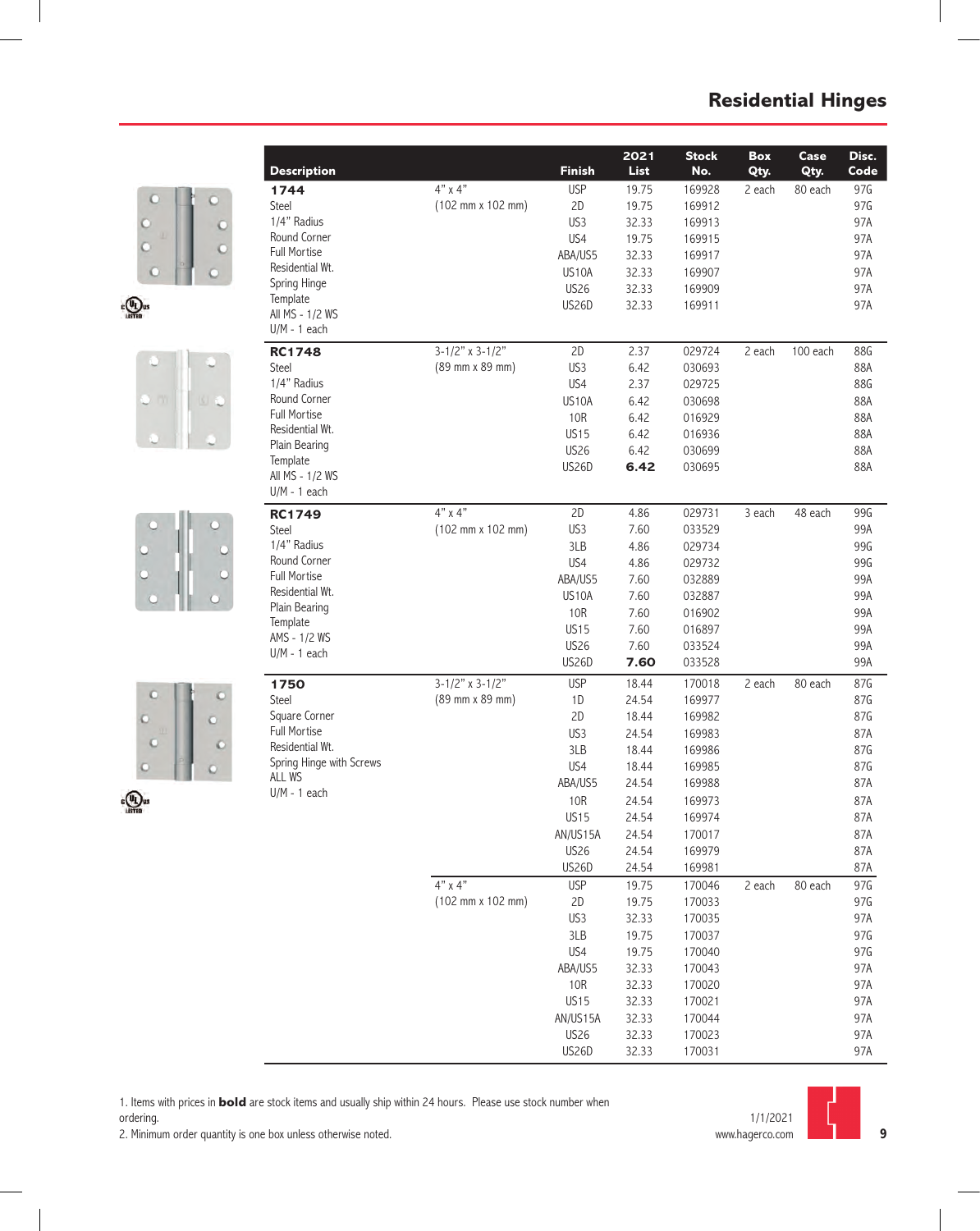

| <b>Description</b>                 |                   | <b>Finish</b>        | 2021<br><b>List</b> | <b>Stock</b><br>No. | <b>Box</b><br>Qty. | Case<br>Qty. | Disc.<br>Code |
|------------------------------------|-------------------|----------------------|---------------------|---------------------|--------------------|--------------|---------------|
|                                    | $3-1/2"$ x 3-1/2" | 1D                   | 24.54               | 170204              | 2 each             | 80 each      | 87A           |
| 1751                               | (89 mm x 89 mm)   | 2D                   | 18.44               | 170206              |                    |              | 87G           |
| Steel<br>1/4" Radius               |                   | US3                  | 24.54               | 170207              |                    |              | 87A           |
| Round Corner                       |                   | 3LB                  | 18.44               | 031065              |                    |              |               |
| <b>Full Mortise</b>                |                   | US4                  | 18.44               | 170215              |                    |              | 87G           |
| Residential Wt.                    |                   | ABA/US5              | 24.54               | 170217              |                    |              | 87A           |
| Spring Hinge with Screws           |                   | <b>10R</b>           | 24.54               | 170202              |                    |              | 87A           |
| ALL WS                             |                   | <b>US15</b>          | 24.54               | 170203              |                    |              | 87A           |
| $U/M - 1$ each                     |                   | AN/US15A             | 24.54               | 170218              |                    |              | 87A           |
|                                    |                   | <b>US26D</b>         | 24.54               | 170205              |                    |              | 87A           |
|                                    | $4"$ x $4"$       | <b>USP</b>           | 19.75               | 170239              | 2 each             | 80 each      | 97G           |
|                                    | (102 mm x 102 mm) | 1D                   | 32.33               | 170226              |                    |              | 97A           |
|                                    |                   | 2D                   | 19.75               | 170230              |                    |              | 97G           |
|                                    |                   | US3                  | 32.33               | 170233              |                    |              | 97A           |
|                                    |                   | 3LB                  | 19.75               | 170234              |                    |              | 97G           |
|                                    |                   | US4                  | 19.75               | 170235              |                    |              | 97G           |
|                                    |                   | US10A                | 32.33               | 170223              |                    |              | 97A           |
|                                    |                   | ABA/US5              | 32.33               | 170236              |                    |              |               |
|                                    |                   | <b>10R</b>           | 32.33               | 170224              |                    |              | 97A           |
|                                    |                   | <b>US15</b>          | 32.33               | 170225              |                    |              | 97A           |
|                                    |                   | AN/US15A             | 32.33               | 170237              |                    |              | 97A           |
|                                    |                   | <b>US26</b>          | 32.33               | 170228              |                    |              | 97A           |
|                                    |                   | <b>US26D</b>         | 32.33               | 170229              |                    |              | 97A           |
| 1752                               |                   | <b>USP</b>           | 18.44               | 170428              | 2 each             | 80 each      |               |
| <b>Steel</b>                       | $3-1/2"$ x 3-1/2" | 1D                   | 24.54               | 170245              |                    |              | 87A           |
| 5/8" Radius                        | (89 mm x 89mm)    | 2D                   | 18.44               | 170418              |                    |              | 87G           |
| Round Corner                       |                   | US3                  | 24.54               | 170419              |                    |              | 87A           |
| <b>Full Mortise</b>                |                   | 3LB                  | 18.44               | 170420              |                    |              | 87G           |
| Residential Wt.                    |                   | US4                  | 18.44               | 170421              |                    |              | 87G           |
| Spring Hinge with Screws<br>ALL WS |                   | US10A                | 24.54               | 24.54               |                    |              |               |
| $U/M - 1$ each                     |                   | ABA/US5              | 24.54               | 170423              |                    |              | 87A           |
|                                    |                   | <b>10R</b>           | 24.54               | 170243              |                    |              | 87A           |
|                                    |                   | <b>US15</b>          | 24.54               | 170244              |                    |              | 87A           |
|                                    |                   | AN/US15A             | 24.54               | 170427              |                    |              | 87A           |
|                                    |                   | <b>US26</b>          | 24.54               | 170246              |                    |              | 87A           |
|                                    |                   | <b>US26D</b>         | 24.54               | 170417              |                    |              | 87A           |
|                                    | $4"$ x $4"$       | <b>USP</b>           | 19.75               | 170480              | 2 each             | 80 each      | 97G           |
|                                    | (102 mm x 102 mm) | 1D                   | 32.33               | 170453              |                    |              | 97A           |
|                                    |                   | 2D                   | 19.75               | 170457              |                    |              | 97G           |
|                                    |                   | US3                  | 32.33               | 170458              |                    |              | 97A           |
|                                    |                   | 3LB                  | 19.75               | 170459              |                    |              | 97G           |
|                                    |                   | US4                  | 19.75               | 170460              |                    |              | 97G           |
|                                    |                   | ABA/US5              | 32.33               | 170461              |                    |              | 97A           |
|                                    |                   | US10A                | 32.33               | 170430              |                    |              | 97A           |
|                                    |                   | 10R                  | 32.33               | 170451              |                    |              | 97A           |
|                                    |                   | <b>US15</b>          | 32.33               | 170452              |                    |              | 97A           |
|                                    |                   | AN/US15A             | 32.33               | 170479              |                    |              | 97A           |
|                                    |                   | <b>US26</b><br>US26D | 32.33<br>32.33      | 170454<br>170455    |                    |              | 97A<br>97A    |
|                                    |                   |                      |                     |                     |                    |              |               |





1/1/2021 www.hagerco.com 1. Items with prices in **bold** are stock items and usually ship within 24 hours. Please use stock number when ordering.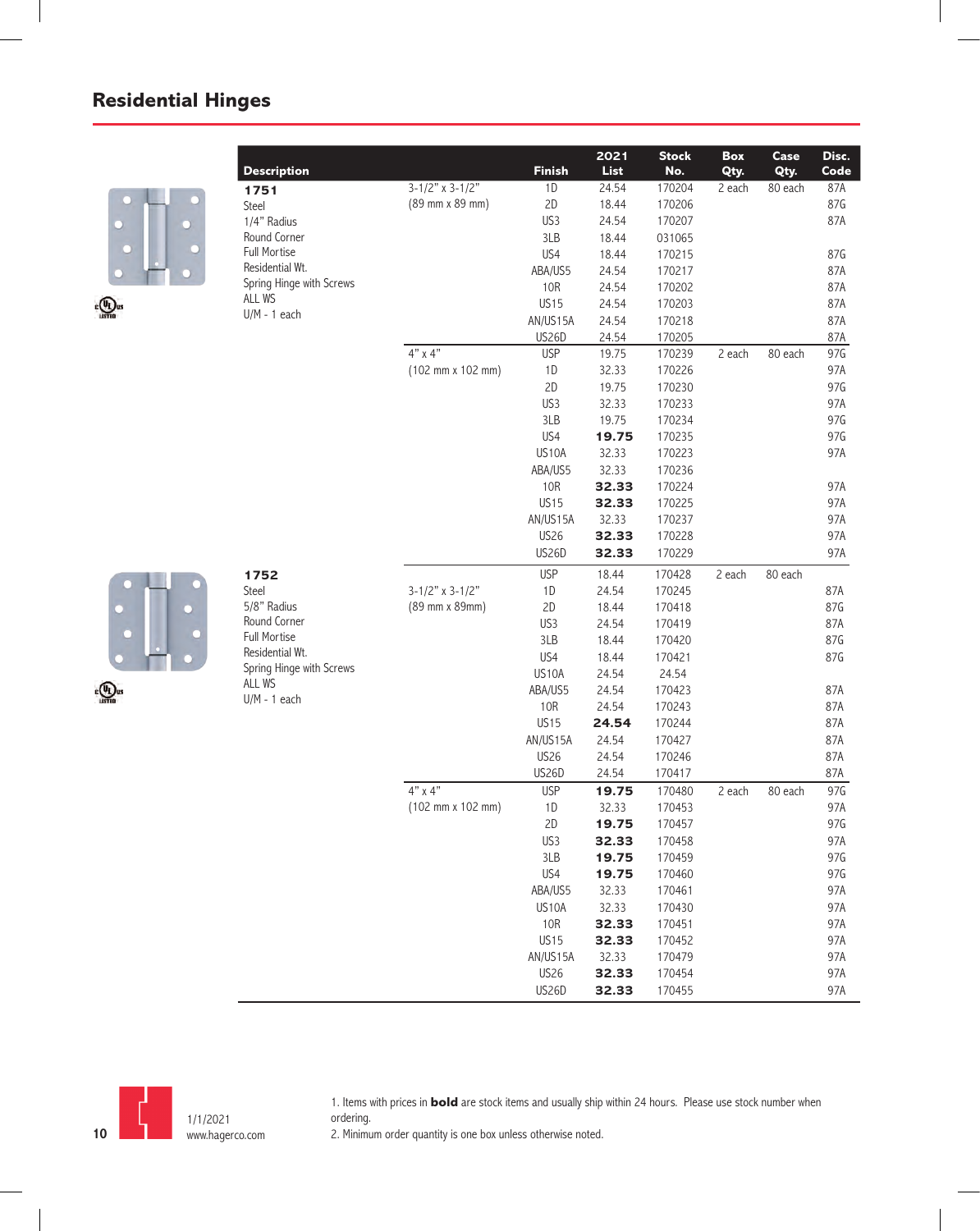









 $\epsilon$ <sup>(U<sub>L</sub>) us</sub></sup>

| <b>Description</b>                                                                                                                                              |                                                                | <b>Finish</b>                                                                                                           | 2021<br><b>List</b>                                                                                      | <b>Stock</b><br>No.                                                                                                  | Box<br>Qty. | Case<br>Qty. | Disc.<br>Code                                                                    |
|-----------------------------------------------------------------------------------------------------------------------------------------------------------------|----------------------------------------------------------------|-------------------------------------------------------------------------------------------------------------------------|----------------------------------------------------------------------------------------------------------|----------------------------------------------------------------------------------------------------------------------|-------------|--------------|----------------------------------------------------------------------------------|
| 1754<br>Steel<br>Square by 5/8" Radius<br><b>Full Mortise</b><br>Residential Wt.<br>Spring Hinge with Screws<br><b>ALL WS</b><br>$U/M - 1$ each                 | $4"$ x $4"$<br>(102 mm x 102 mm)                               | <b>USP</b><br>1D<br>2D<br>US3<br>3LB<br>US4<br>ABA/US5<br><b>10R</b><br><b>US15</b><br>AN/US15A<br><b>US26</b><br>US26D | 19.75<br>32.33<br>19.75<br>32.33<br>19.75<br>19.75<br>32.33<br>32.33<br>32.33<br>32.33<br>32.33<br>32.33 | 170494<br>170483<br>170486<br>170487<br>170488<br>170489<br>170490<br>170481<br>170482<br>170491<br>170484<br>170485 | 2 each      | 80 each      | 97G<br>97G<br>97G<br>97A<br>97G<br>97A<br>97G<br>97A<br>97A<br>97A<br>97A<br>97A |
| 1760<br><b>Stainless Steel</b><br>Square Corner<br><b>Full Mortise</b><br>Residential Wt.<br>Spring Hinge with Screws<br>ALL WS<br>$U/M - 1$ each               | $4"$ x $4"$<br>$(102 \, \text{mm} \times 102 \, \text{mm})$    | <b>US32</b><br>US32D                                                                                                    | 46.60<br>46.60                                                                                           | 170495<br>170497                                                                                                     | 2 each      | 80 each      | 97M                                                                              |
| 1761<br><b>Stainless Steel</b><br>1/4" Radius<br>Round Corner<br><b>Full Mortise</b><br>Residential Wt.<br>Spring Hinge with Screws<br>ALL WS<br>$U/M - 1$ each | $4" \times 4"$<br>(102 mm x 102 mm)                            | US32<br>US32D                                                                                                           | 46.60<br>46.60                                                                                           | 170513<br>170514                                                                                                     | 2 each      | 80 each      | 97M                                                                              |
| 1762<br><b>Stainless Steel</b><br>5/8" Radius<br>Round Corner<br><b>Full Mortise</b><br>Residential Wt.<br>Spring Hinge with Screws<br>ALL WS<br>$U/M - 1$ each | $4" \times 4"$<br>$(102 \, \text{mm} \times 102 \, \text{mm})$ | <b>US32</b><br>US32D                                                                                                    | 46.60<br>46.60                                                                                           | 170515<br>170516                                                                                                     | 2 each      | 80 each      | 97M                                                                              |
| 1764<br><b>Stainless Steel</b><br>Square by 5/8" Radius<br>Full Mortise<br>Residential Wt.<br>Spring Hinge with Screws<br>ALL WS<br>$U/M - 1$ each              | $4"$ x $4"$<br>(102 mm x 102 mm)                               | <b>US32</b><br>US32D                                                                                                    | 46.60<br>46.60                                                                                           | 170517<br>170519                                                                                                     | 2 each      | 80 each      | 97M                                                                              |

1. Items with prices in **bold** are stock items and usually ship within 24 hours. Please use stock number when ordering.



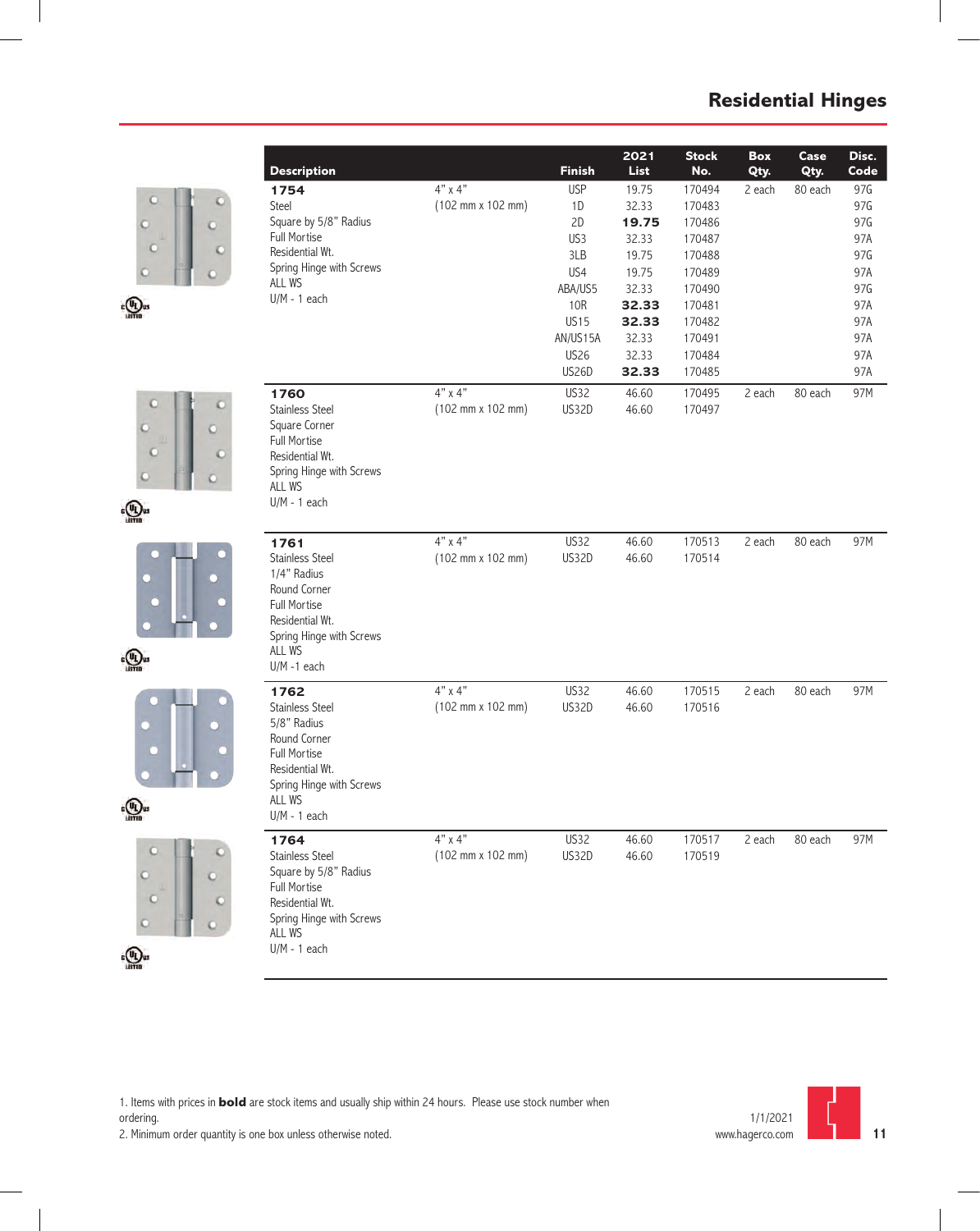









| <b>Description</b>                                                                          |                                              | <b>Finish</b> | 2021<br><b>List</b> | <b>Stock</b><br>No. | <b>Box</b><br>Qty.       | Case<br>Qty. | Disc.<br>Code |
|---------------------------------------------------------------------------------------------|----------------------------------------------|---------------|---------------------|---------------------|--------------------------|--------------|---------------|
| 1816                                                                                        | $4"$ x $4"$                                  | <b>USP</b>    | 2.99                | 060616              |                          | 100 each     | 93G           |
| Steel                                                                                       | (102 mm x 102 mm)                            | 1D            | 6.98                | 073488              |                          |              | 93A           |
| Square by 5/8" Radius                                                                       |                                              | 2D            | 2.99                | 071716              |                          |              | 93G           |
| <b>Full Mortise</b>                                                                         |                                              | US3           | 6.98                | 060622              |                          |              | 93A           |
| Residential Wt.                                                                             |                                              | 3LB           | 2.99                | 071713              |                          |              | 93G           |
| Plain Bearing                                                                               |                                              | ABA/US5       | 6.98                | 060623              |                          |              | 93A           |
| Bulk Assembled Right Hand                                                                   |                                              | <b>10R</b>    | 6.98                | 040441              |                          |              | 93C           |
|                                                                                             |                                              | <b>US15</b>   | 6.98                | 073492              |                          |              | 93C           |
| U/M - Each - Bulk                                                                           |                                              | AN/US15A      | 6.98                | 060619              |                          |              | 93A           |
|                                                                                             |                                              | <b>US26</b>   | 6.98                | 060642              |                          |              | 93A           |
|                                                                                             |                                              | <b>US26D</b>  | 6.98                | 073483              |                          |              | 93A           |
| <b>BB1816</b>                                                                               | $4" \times 4"$                               | US3           | 11.90               | 070306              | 2 each                   | 50 each      | 92A           |
| <b>Steel</b>                                                                                | $(102 \, \text{mm} \times 102 \, \text{mm})$ | US4           | 7.66                | 070312              |                          |              | 92G           |
| Square by 5/8" Radius                                                                       |                                              | ABA/US5       | 11.90               | 070258              |                          |              | 92A           |
| <b>Full Mortise</b>                                                                         |                                              | 10R           | 11.90               | 041717              |                          |              | 92A           |
| Residential Wt.                                                                             |                                              | <b>US15</b>   | 11.90               | 070289              |                          |              | 92A           |
| Ball Bearing with screws                                                                    |                                              | AN/US15A      | 11.90               | 070273              |                          |              | 92A           |
| <b>Right Hand</b><br>$U/M - 1$ each                                                         |                                              | <b>US26D</b>  | 11.90               | 070311              |                          |              | 92A           |
| 1817                                                                                        | $4"$ x $4"$                                  | <b>USP</b>    | 2.99                | 071685              | $\overline{\phantom{a}}$ | 100 each     | 93G           |
| <b>Steel</b>                                                                                | (102 mm x 102 mm)                            | 1D            | 6.98                | 073477              |                          |              | 93A           |
| Square by 5/8" Radius                                                                       |                                              | 2D            | 2.99                | 071690              |                          |              | 93G           |
| <b>Full Mortise</b>                                                                         |                                              | US3           | 6.98                | 060608              |                          |              | 93A           |
| Residential Wt.                                                                             |                                              | 3LB           | 2.99                | 071691              |                          |              | 93G           |
| Plain Bearing                                                                               |                                              | <b>10R</b>    | 6.98                | 073484              |                          |              | 93C           |
| Bulk Assembled Left Hand                                                                    |                                              | <b>US15</b>   | 6.98                | 073476              |                          |              | 93C           |
| See style #2817 for Screws                                                                  |                                              | AN/US15A      | 6.98                | 073450              |                          |              | 93A           |
| U/M - Each - Bulk                                                                           |                                              | <b>US26D</b>  | 6.98                | 073452              |                          |              | 93A           |
| <b>BB1817</b>                                                                               |                                              | 2D            | 7.66                | 070498              | 2 each                   | 50 each      |               |
| Steel                                                                                       | 4" x 4"                                      | US3           | 11.90               | 070604              |                          |              | 92A           |
| Square by 5/8" Radius                                                                       | (102 mm x 102 mm)                            | US4           | 7.66                | 070612              |                          |              | 92G           |
| <b>Full Mortise</b>                                                                         |                                              | ABA/US5       | 11.90               | 070534              |                          |              | 92A           |
| Residential Wt.                                                                             |                                              | <b>10R</b>    | 11.90               | 041720              |                          |              | 92A           |
| Ball Bearing with screws                                                                    |                                              | <b>US15</b>   | 11.90               | 070562              |                          |              | 92A           |
| Left Hand                                                                                   |                                              | AN/US15A      | 11.90               | 070556              |                          |              | 92A           |
| $U/M - 1$ each                                                                              |                                              | <b>US26D</b>  | 11.90               | 070580              |                          |              | 92A           |
| 1818                                                                                        | $4" \times 4"$                               | <b>USP</b>    | 4.30                | 071677              |                          | 100 each     | 9EG           |
| Steel                                                                                       | $(102 \, \text{mm} \times 102 \, \text{mm})$ | 3LB           | 4.30                | 071686              |                          |              | 9EG           |
| Square by 5/8" Radius                                                                       |                                              | US4           | 4.30                | 060605              |                          |              |               |
| Full Mortise                                                                                |                                              | <b>US15</b>   | 9.47                | 073447              |                          |              | 9EA           |
| Residential Wt.<br>Plain Bearing                                                            |                                              | AN/US15A      | 9.47                | 073445              |                          |              | 9EA           |
| Bulk Assembled Right Hand<br>Safety Stud<br>See style #2817 for screws<br>U/M - Each - Bulk |                                              | <b>US26D</b>  | 9.47                | 073444              |                          |              | 9EA           |



1. Items with prices in **bold** are stock items and usually ship within 24 hours. Please use stock number when ordering.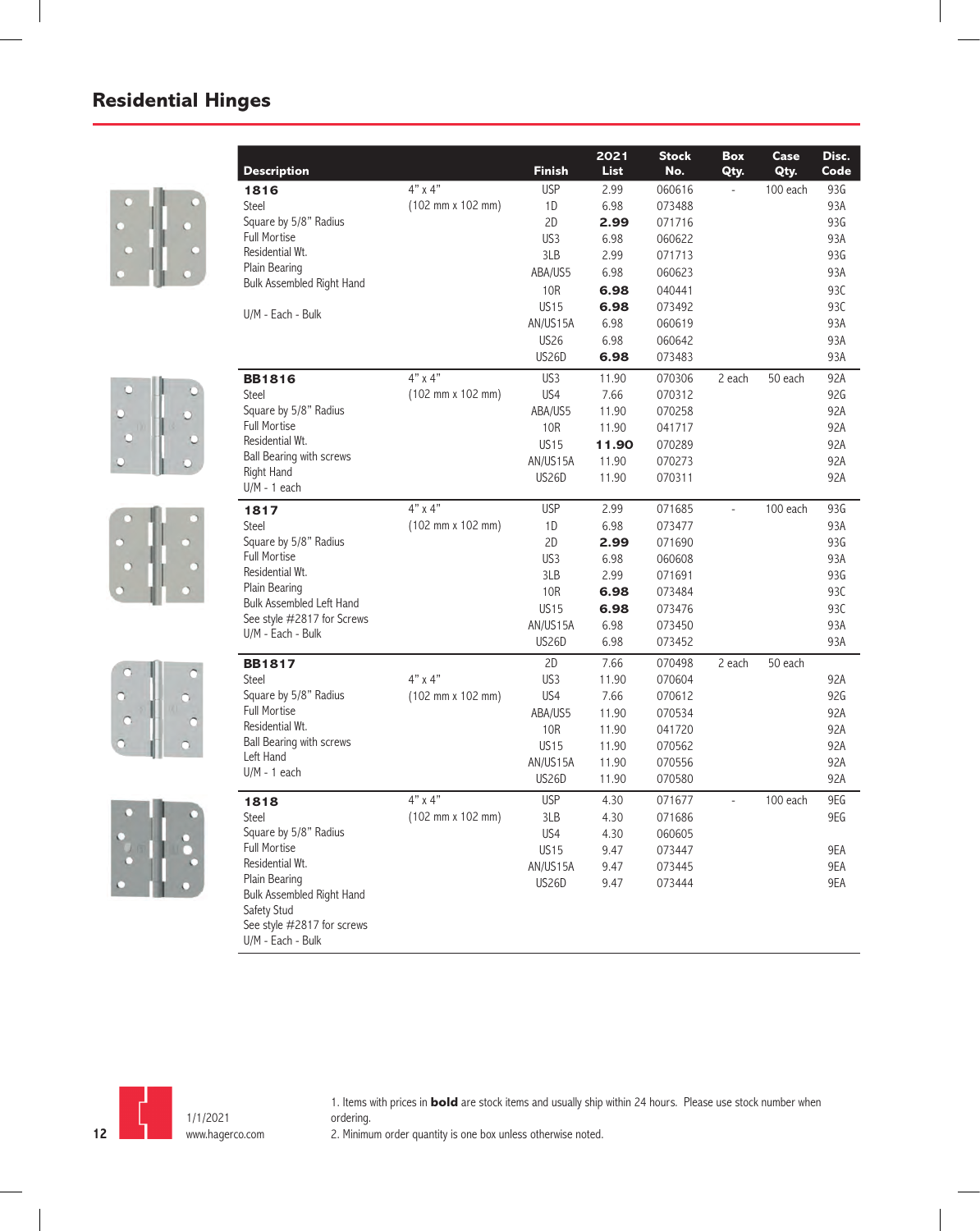

| <b>Description</b>                                 |                                              | <b>Finish</b>   | 2021<br><b>List</b> | <b>Stock</b><br>No. | <b>Box</b><br>Qty. | Case<br>Qty. | Disc.<br>Code |
|----------------------------------------------------|----------------------------------------------|-----------------|---------------------|---------------------|--------------------|--------------|---------------|
| 1819                                               | $4" \times 4"$                               | <b>USP</b>      | 4.30                | 071679              | $\frac{1}{2}$      | 100 each     | 9EG           |
| Steel                                              | (102 mm x 102 mm)                            | 3LB             | 4.30                | 071678              |                    |              | 9EG           |
| Square by 5/8" Radius                              |                                              | <b>10R</b>      | 9.47                | 040435              |                    |              | 9EA           |
| <b>Full Mortise</b>                                |                                              | <b>US15</b>     | 9.47                | 060606              |                    |              | 9EA           |
| Residential Wt.                                    |                                              | <b>US26D</b>    | 9.47                | 073439              |                    |              | 9EA           |
| Plain Bearing<br><b>Bulk Assembled Left Hand</b>   |                                              |                 |                     |                     |                    |              |               |
| Safety Stud                                        |                                              |                 |                     |                     |                    |              |               |
| See style #2817 for screws                         |                                              |                 |                     |                     |                    |              |               |
| U/M - Each - Bulk                                  |                                              |                 |                     |                     |                    |              |               |
| <b>RC1841</b>                                      | $3-1/2"$ x 3-1/2"                            | <b>USP</b>      | 2.06                | 071673              | $\overline{a}$     | 100 each     | 83G           |
| Steel                                              | (89 mm x 89 mm)                              | 1D              | 5.92                | 073341              |                    |              | 83A           |
| 5/8" Radius                                        |                                              | 2D              | 2.06                | 071680              |                    |              | 83G           |
| Round Corner                                       |                                              | US <sub>3</sub> | 5.92                | 073313              |                    |              | 83A           |
| <b>Full Mortise</b>                                |                                              | 3LB             | 2.06                | 071681              |                    |              | 83G           |
| Residential Wt.                                    |                                              | US4             | 2.06                | 071675              |                    |              | 83G           |
| Plain Bearing<br><b>Bulk Assembled with Screws</b> |                                              | ABA/US5         | 5.92                | 073195              |                    |              | 83A           |
| See style #2617 & #2817 for                        |                                              | US10A           | 5.92                | 073410              |                    |              | 83A           |
| screws                                             |                                              | <b>10R</b>      | 5.92                | 040429              |                    |              | 83C           |
| U/M - Each - Bulk                                  |                                              | <b>US15</b>     | 5.92                | 073344              |                    |              | 83C           |
|                                                    |                                              | AN/US15A        | 5.92                | 073191              |                    |              | 83A           |
|                                                    |                                              | <b>US26</b>     | 5.92                | 073332              |                    |              | 83A           |
|                                                    |                                              | US26D           | 5.92                | 073323              |                    |              | 83A           |
|                                                    | $4" \times 4"$                               | <b>USP</b>      | 2.99                | 071639              | $\overline{a}$     | 100 each     | 93G           |
|                                                    | $(102 \, \text{mm} \times 102 \, \text{mm})$ | 1D              | 6.98                | 073188              |                    |              | 93A           |
|                                                    |                                              | 2D              | 2.99                | 071671              |                    |              | 93G           |
|                                                    |                                              | US <sub>3</sub> | 6.98                | 073174              |                    |              | 93A           |
|                                                    |                                              | 3LB             | 2.99                | 071649              |                    |              | 93G           |
|                                                    |                                              | US4             | 2.99                | 071642              |                    |              | 93G           |
|                                                    |                                              | ABA/US5         | 6.98                | 073168              |                    |              | 93A           |
|                                                    |                                              | US10A           | 6.98                | 073192              |                    |              | 93A           |
|                                                    |                                              | <b>10R</b>      | 6.98                | 073186              |                    |              | 93C           |
|                                                    |                                              | <b>US15</b>     | 6.98                | 073187              |                    |              | 93C           |
|                                                    |                                              | AN/US15A        | 6.98                | 033565              |                    |              | 93A           |
|                                                    |                                              | <b>US26</b>     | 6.98                | 073189              |                    |              | 93A           |
|                                                    |                                              | US26D           | 6.98                | 073181              |                    |              | 93A           |

1. Items with prices in **bold** are stock items and usually ship within 24 hours. Please use stock number when ordering.

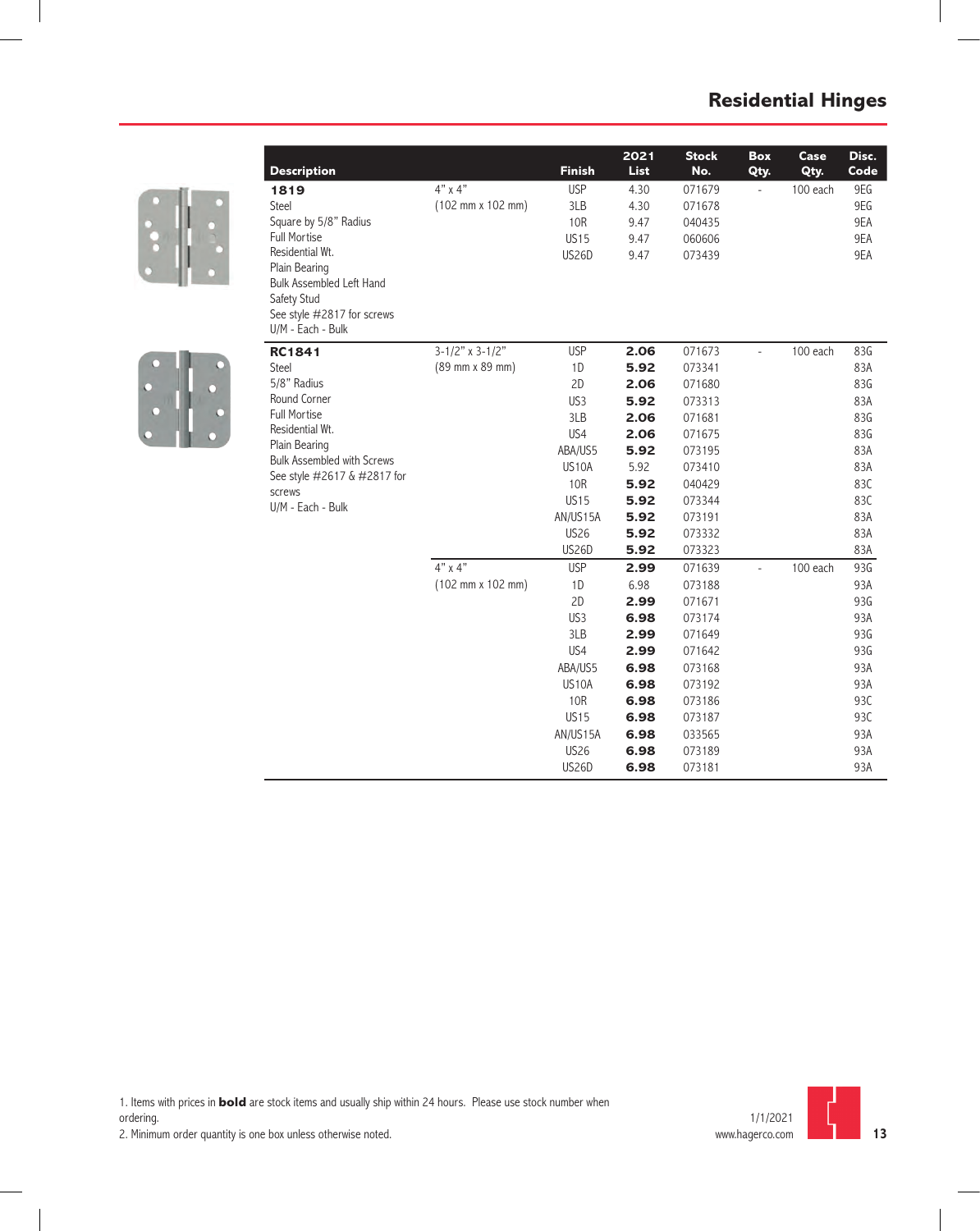

|                                        |                                              |               | 2021        | <b>Stock</b> | <b>Box</b> | Case     | Disc. |
|----------------------------------------|----------------------------------------------|---------------|-------------|--------------|------------|----------|-------|
| <b>Description</b>                     |                                              | <b>Finish</b> | <b>List</b> | No.          | Qty.       | Qty.     | Code  |
| <b>RC1842</b>                          | $3-1/2"$ x 3-1/2"                            | <b>USP</b>    | 2.24        | 029759       | 2 each     | 100 each | 81G   |
| Steel                                  | (89 mm x 89 mm)                              | 1D            | 6.42        | 030857       |            |          | 81A   |
| 5/8" Radius<br>Round Corner            |                                              | 2D            | 2.24        | 029756       |            |          | 81G   |
| <b>Full Mortise</b>                    |                                              | US3           | 6.42        | 030851       |            |          | 81A   |
| Residential Wt.                        |                                              | 3LB           | 2.24        | 029847       |            |          | 81G   |
| Plain Bearing with screws              |                                              | US4           | 2.24        | 029757       |            |          | 81G   |
| $U/M - 1$ each                         |                                              | ABA/US5       | 6.42        | 030853       |            |          | 81A   |
|                                        |                                              | US10A         | 6.42        | 030843       |            |          | 81A   |
|                                        |                                              | 10R           | 6.42        | 042009       |            |          | 81C   |
|                                        |                                              | <b>US15</b>   | 6.42        | 030856       |            |          | 81C   |
|                                        |                                              | AN/US15A      | 6.42        | 030859       |            |          | 81A   |
|                                        |                                              | <b>US26</b>   | 6.42        | 030845       |            |          | 81A   |
|                                        |                                              | US26D         | 6.42        | 030846       |            |          | 81A   |
|                                        | $4"$ x $4"$                                  | <b>USP</b>    | 3.30        | 029774       | 2 each     | 50 each  | 91G   |
|                                        | $(102 \, \text{mm} \times 102 \, \text{mm})$ | 1D            | 7.60        | 032899       |            |          | 91A   |
|                                        |                                              | 2D            | 3.30        | 029769       |            |          | 91G   |
|                                        |                                              | US3           | 7.60        | 033312       |            |          | 91A   |
|                                        |                                              | 3LB           | 3.30        | 029771       |            |          | 91G   |
|                                        |                                              | US4           | 3.30        | 029770       |            |          | 91G   |
|                                        |                                              | ABA/US5       | 7.60        | 033313       |            |          | 91A   |
|                                        |                                              | <b>US10A</b>  | 7.60        | 033309       |            |          | 91A   |
|                                        |                                              | <b>10R</b>    | 7.60        | 042010       |            |          | 91C   |
|                                        |                                              | <b>US15</b>   | 7.60        | 032898       |            |          | 91C   |
|                                        |                                              | AN/US15A      | 7.60        | 033314       |            |          | 91A   |
|                                        |                                              | <b>US26</b>   | 7.60        | 033310       |            |          | 91A   |
|                                        |                                              | US26D         | 7.60        | 033311       |            |          | 91A   |
| <b>RCBB1842</b>                        | $3-1/2"$ x $3-1/2"$                          | 1D            | 10.78       | 084215       | 2 each     | 100 each | 82A   |
| Steel                                  | (89 mm x 89 mm)                              | US3           | 10.78       | 034363       |            |          | 82A   |
| 5/8" Radius                            |                                              | 3LB           | 6.60        | 034375       |            |          | 82G   |
| Round Corner                           |                                              | US4           | 6.60        | 034374       |            |          | 82G   |
| <b>Full Mortise</b><br>Residential Wt. |                                              | ABA/US5       | 10.78       | 034367       |            |          | 82A   |
| Ball Bearing with screws               |                                              | US10A         | 10.78       | 034366       |            |          | 82A   |
| $U/M - 1$ each                         |                                              | 10R           | 10.78       | 042006       |            |          | 82A   |
|                                        |                                              | <b>US15</b>   | 10.78       | 034370       |            |          | 82A   |
|                                        |                                              | AN/US15A      | 10.78       | 034371       |            |          | 82A   |
|                                        |                                              | <b>US26</b>   | 10.78       | 034364       |            |          | 82A   |
|                                        |                                              | US26D         | 10.78       | 034365       |            |          | 82A   |
|                                        | $4"$ x $4"$                                  | 1D            | 11.90       | 084231       | 2 each     | 50 each  | 92A   |
|                                        | $(102 \, \text{mm} \times 102 \, \text{mm})$ | 2D            | 7.66        | 034526       |            |          | 92G   |
|                                        |                                              | US3           | 11.90       | 034515       |            |          | 92A   |
|                                        |                                              | 3LB           | 7.66        | 034528       |            |          | 92G   |
|                                        |                                              | US4           | 7.66        | 034527       |            |          | 92G   |
|                                        |                                              | ABA/US5       | 11.90       | 034520       |            |          | 92A   |
|                                        |                                              | US10A         | 11.90       | 034519       |            |          | 92A   |
|                                        |                                              | 10R           | 11.90       | 042007       |            |          | 92A   |
|                                        |                                              | <b>US15</b>   | 11.90       | 034523       |            |          | 92A   |
|                                        |                                              | AN/US15A      | 11.90       | 034524       |            |          | 92A   |
|                                        |                                              | US26          | 11.90       | 034516       |            |          | 92A   |
|                                        |                                              | US26D         | 11.90       | 034518       |            |          | 92A   |





1. Items with prices in **bold** are stock items and usually ship within 24 hours. Please use stock number when ordering.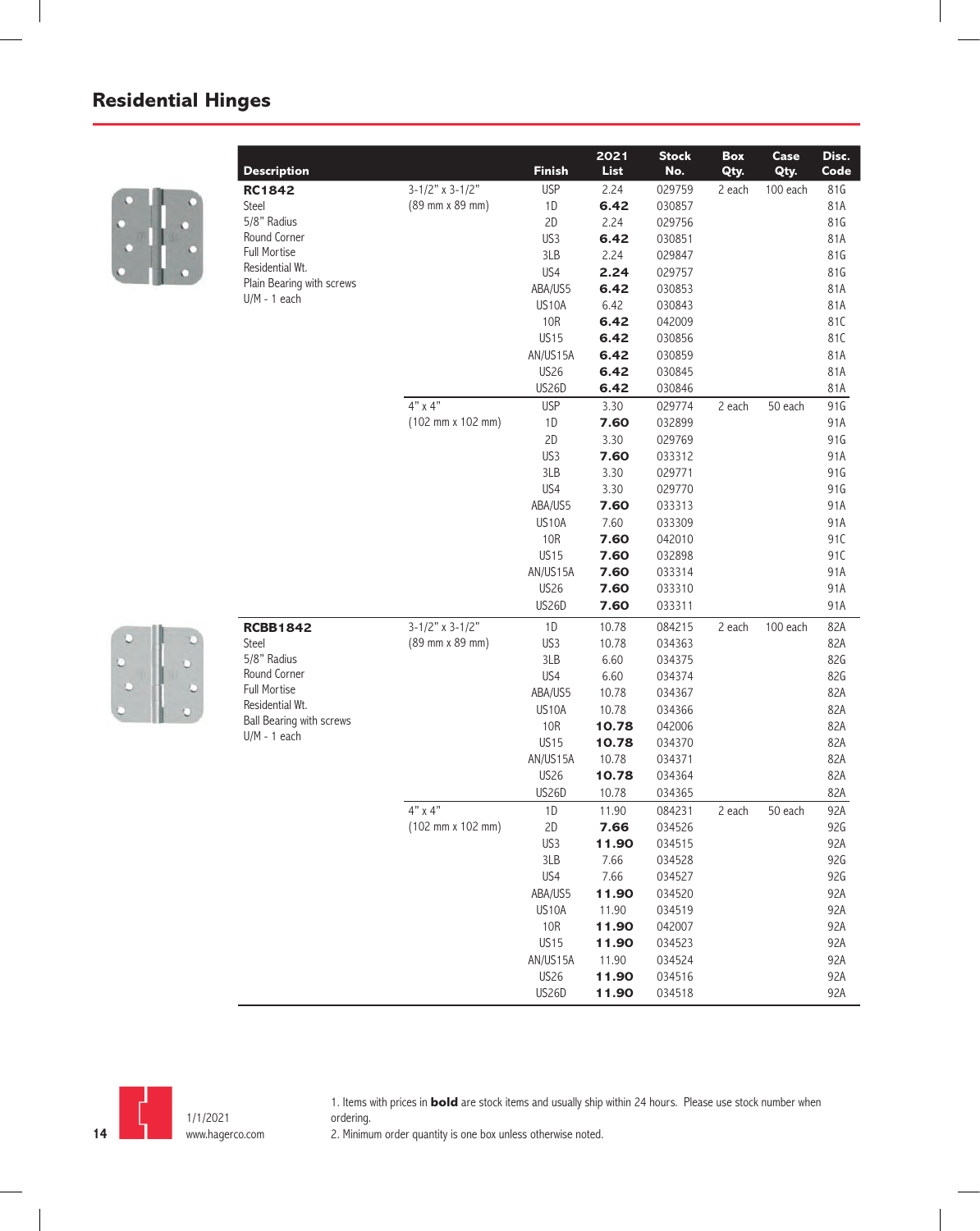









| <b>Description</b>                   |                                              | <b>Finish</b>   | 2021<br><b>List</b> | <b>Stock</b><br>No. | <b>Box</b><br>Qty.       | Case<br>Qty. | Disc.<br>Code |
|--------------------------------------|----------------------------------------------|-----------------|---------------------|---------------------|--------------------------|--------------|---------------|
| <b>RC1843</b>                        | $4" \times 4"$                               | US <sub>3</sub> | 9.47                | 033649              | 2 each                   | 50 each      | 9DA           |
| <b>Steel</b>                         | (102 mm x 102 mm)                            | 3LB             | 4.24                | 081897              |                          |              | 9DG           |
| 5/8" Radius                          |                                              | US4             | 4.24                | 081896              |                          |              | 9DG           |
| Round Corner                         |                                              | ABA/US5         | 9.47                | 036149              |                          |              | 9DA           |
| <b>Full Mortise</b>                  |                                              | 10R             | 9.47                | 042014              |                          |              | 9DA           |
| Residential Wt.                      |                                              | <b>US15</b>     | 9.47                | 081894              |                          |              | 9DA           |
| Plain bearing with screws            |                                              | AN/US15A        | 9.47                | 081898              |                          |              | 9DA           |
| Safety Stud                          |                                              | <b>US26</b>     | 9.47                | 081895              |                          |              | 9DA           |
| $U/M - 1$ each                       |                                              | <b>US26D</b>    | 9.47                | 037158              |                          |              | 9DA           |
| <b>RC1843</b>                        | $4"$ x $4"$                                  | <b>USP</b>      | 4.30                | 033589              | $\frac{1}{2}$            | 100 each     | 9EG           |
| <b>Steel</b>                         | $(102 \, \text{mm} \times 102 \, \text{mm})$ | 2D              | 4.30                | 060571              |                          |              | 9EG           |
| 5/8" Radius                          |                                              | US3             | 9.47                | 037028              |                          |              | 9EA           |
| Round Corner                         |                                              | ABA/US5         | 9.47                | 060565              |                          |              | 9EA           |
| <b>Full Mortise</b>                  |                                              | 10R             | 9.47                | 129302              |                          |              | 9EA           |
| Residential Wt.                      |                                              | <b>US15</b>     | 9.47                | 060597              |                          |              | 9EA           |
| <b>Bulk Assembled with screws</b>    |                                              | <b>US26</b>     | 9.47                | 060593              |                          |              | 9EA           |
| See style #2817                      |                                              | US26D           | 9.47                | 126537              |                          |              | 9EA           |
| Safety Stud<br>U/M - Each - Bulk     |                                              |                 |                     |                     |                          |              |               |
| <b>RC1846</b>                        | $4" \times 4"$                               | 2D              | 4.80                | 033651              | 2 each                   | 50 each      | 9AG           |
| <b>Steel</b>                         | $(102 \, \text{mm} \times 102 \, \text{mm})$ | US3             | 12.40               | 033844              |                          |              | 9AA           |
| 5/8" Radius                          |                                              | US26D           | 12.40               | 033843              |                          |              | 9AA           |
| Round Corner                         |                                              |                 |                     |                     |                          |              |               |
| <b>Full Mortise</b>                  |                                              |                 |                     |                     |                          |              |               |
| Residential Wt.                      |                                              |                 |                     |                     |                          |              |               |
| Plain Bearing with screws            |                                              |                 |                     |                     |                          |              |               |
| <b>Riveted Pin</b>                   |                                              |                 |                     |                     |                          |              |               |
| $U/M - 1$ each                       | $4" \times 4"$                               |                 |                     |                     |                          |              |               |
| <b>RC1846</b>                        |                                              | <b>USP</b>      | 4.80                | 071618              | $\overline{\phantom{0}}$ | 100 each     | 9BG           |
| <b>Steel</b><br>5/8" Radius          | $(102 \, \text{mm} \times 102 \, \text{mm})$ | 2D              | 4.80                | 071634              |                          |              | 9BG           |
| Round Corner                         |                                              | US3             | 8.85                | 072996              |                          |              | 9BA           |
| Full Mortise                         |                                              | 3LB             | 4.80                | 029579              |                          |              | 9BG<br>9BA    |
| Residential Wt.                      |                                              | 10R             | 8.85                | 040422              |                          |              |               |
| Plain Bearing                        |                                              | <b>US15</b>     | 8.85                | 073003              |                          |              | 9BA           |
| Bulk assembled with screws           |                                              | AN/US15A        | 8.85                | 072986              |                          |              | 9BA           |
| See style #2817 for screws           |                                              | <b>US26</b>     | 8.85                | 072999              |                          |              | 9BA<br>9BA    |
| <b>Riveted Pin</b>                   |                                              | US26D           | 8.85                | 072994              |                          |              |               |
| U/M - Each - Bulk                    |                                              | 1D              | 8.85                | 073004              |                          |              | 9BA           |
| <b>RC1847</b>                        | $4"$ x $4"$                                  | <b>USP</b>      | 4.80                | 033658              | 2 each                   | 50 each      | 9AG           |
| Steel                                | (102 mm x 102 mm)                            | 2D              | 4.80                | 033654              |                          |              | 9AG           |
| Square by 5/8" Radius                |                                              | US3             | 12.40               | 037777              |                          |              | 9AA           |
| <b>Full Mortise</b>                  |                                              |                 |                     |                     |                          |              |               |
| Residential Wt.                      |                                              |                 |                     |                     |                          |              |               |
| Plain Bearing with screws            |                                              |                 |                     |                     |                          |              |               |
| <b>Riveted Pin</b><br>$U/M - 1$ each |                                              |                 |                     |                     |                          |              |               |
|                                      |                                              |                 |                     |                     |                          |              |               |

1. Items with prices in **bold** are stock items and usually ship within 24 hours. Please use stock number when ordering.

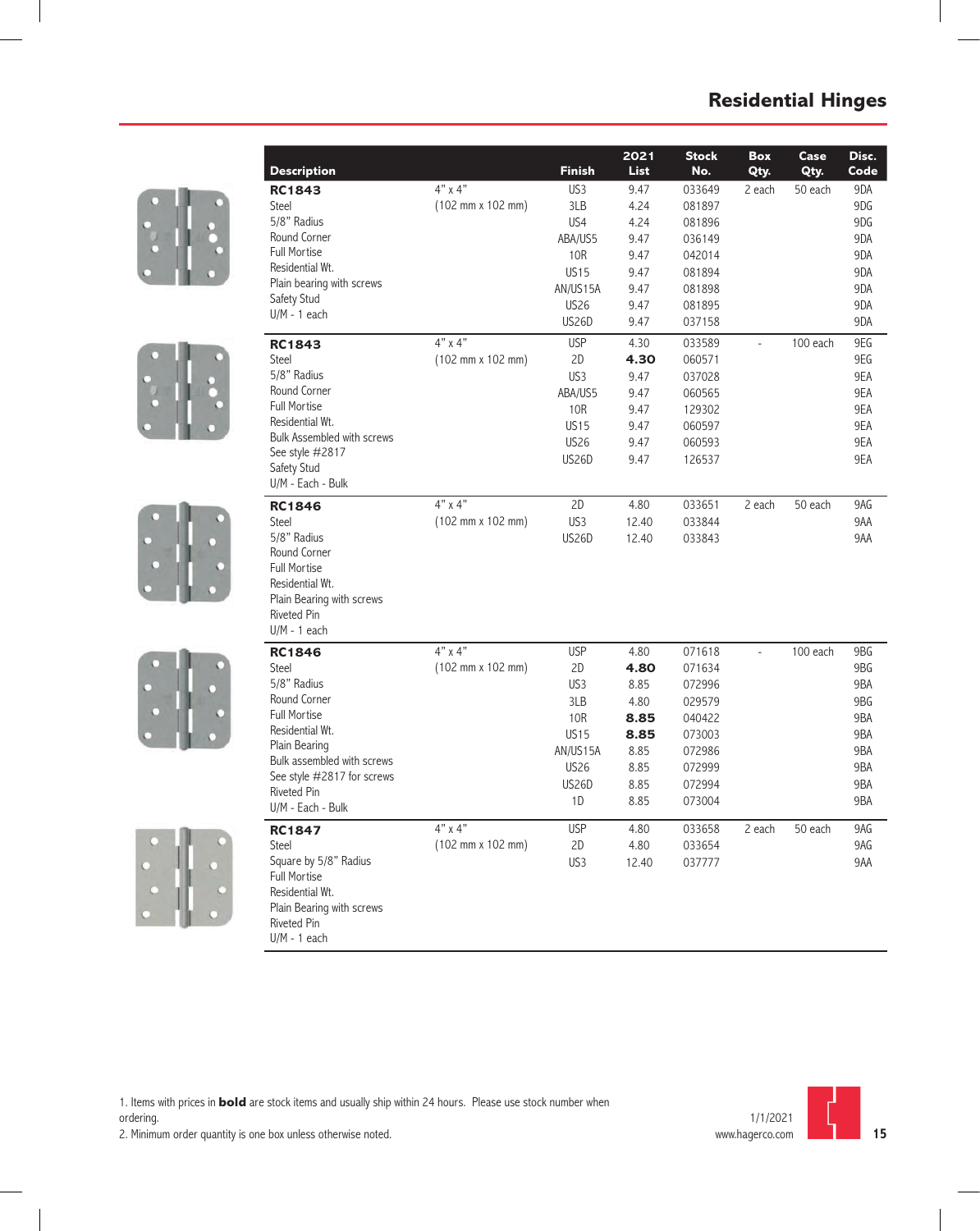







1. Items with prices in **bold** are stock items and usually ship within 24 hours. Please use stock number when ordering. 2. Minimum order quantity is one box unless otherwise noted.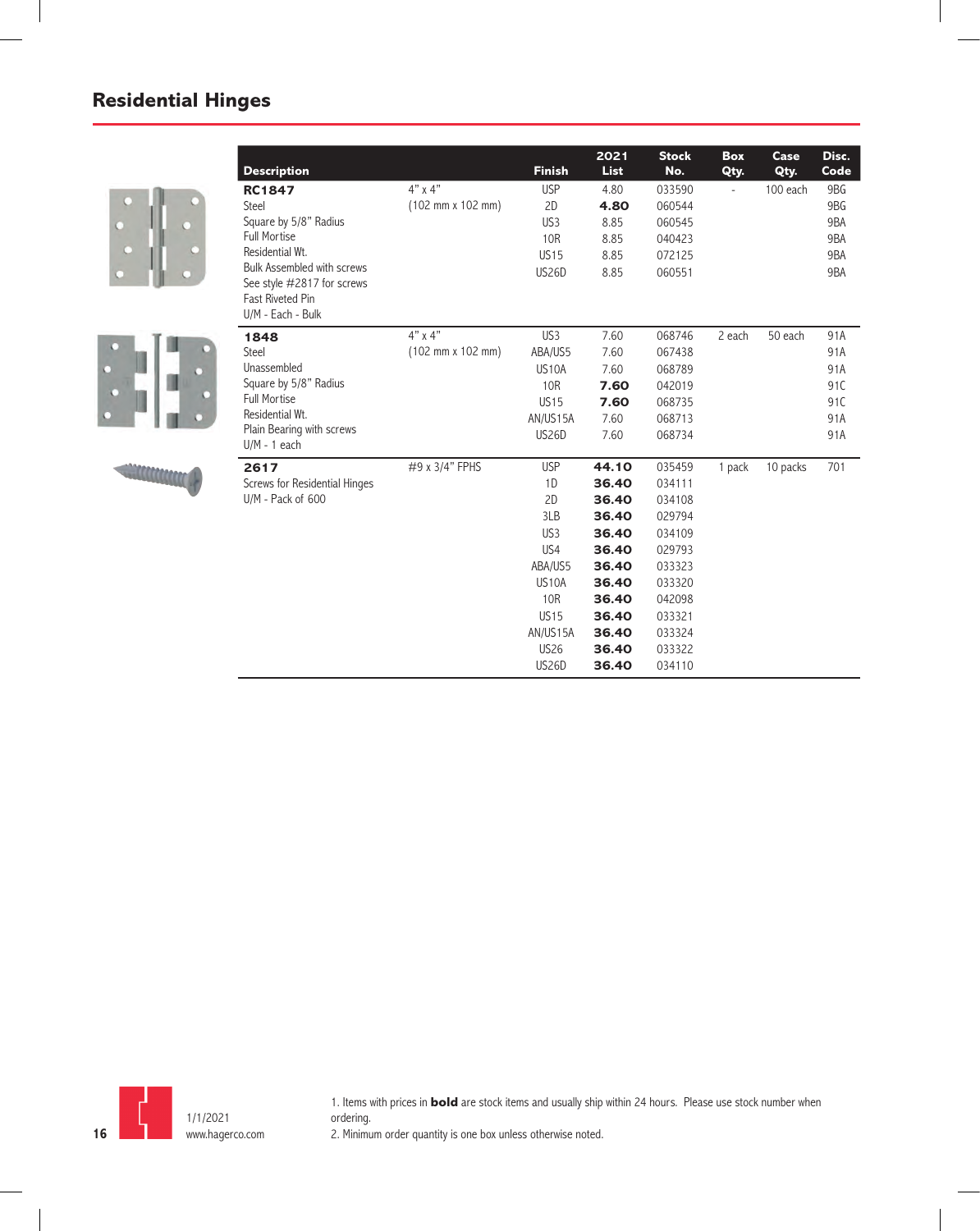

| <b>Description</b>            |                   | <b>Finish</b>   | 2021<br><b>List</b> | <b>Stock</b><br>No. | <b>Box</b><br>Qty. | Case<br>Qty.                 | Disc.<br>Code |
|-------------------------------|-------------------|-----------------|---------------------|---------------------|--------------------|------------------------------|---------------|
| 2817                          | #9 x 3/4" FPHS    | <b>USP</b>      | 48.62               | 033385              | 1 pack             | 10 packs                     | 701           |
| Screws for Residential Hinges |                   | 1D              | 48.62               | 034124              |                    |                              |               |
| U/M - Pack of 800             |                   | 2D              | 48.62               | 034129              |                    |                              |               |
|                               |                   | 3LB             | 48.62               | 029796              |                    |                              |               |
|                               |                   | US3             | 48.62               | 033384              |                    |                              |               |
|                               |                   | US4             | 48.62               | 029795              |                    |                              |               |
|                               |                   | ABA/US5         | 48.62               | 034126              |                    |                              |               |
|                               |                   | US10A           | 48.62               | 034303              |                    |                              |               |
|                               |                   | 10 <sub>R</sub> | 48.62               | 042099              |                    |                              |               |
|                               |                   | <b>US15</b>     | 48.62               | 034302              |                    |                              |               |
|                               |                   | AN/US15A        | 48.62               | 034123              |                    |                              |               |
|                               |                   | <b>US26</b>     | 48.62               | 033327              |                    |                              |               |
|                               |                   | <b>US26D</b>    | 48.62               | 033329              |                    |                              |               |
|                               | #9 X 1" FPHS      | <b>USP</b>      | 52.58               | 033386              | 1 pack             | 10 packs                     | 701           |
|                               |                   | 1D              | 52.58               | 037331              |                    |                              |               |
|                               |                   | 2D              | 52.58               | 035480              |                    |                              |               |
|                               |                   | 3LB             | 52.58               | 029798              |                    |                              |               |
|                               |                   | US3             | 52.58               | 033387              |                    |                              |               |
|                               |                   | US4             | 52.58               | 029797              |                    |                              |               |
|                               |                   | ABA/US5         | 52.58               | 035550              |                    |                              |               |
|                               |                   | US10A           | 52.58               | 035461              |                    |                              |               |
|                               |                   | 10 <sub>R</sub> | 52.58               | 042100              |                    |                              |               |
|                               |                   | <b>US15</b>     | 52.58               | 036448              |                    |                              |               |
|                               |                   | AN/US15A        | 52.58               | 035556              |                    |                              |               |
|                               |                   | <b>US26</b>     | 52.58               | 035582              |                    |                              |               |
|                               |                   | US26D           | 52.58               | 033388              |                    |                              |               |
|                               | #9 x 2-1/2" FPHS  | <b>USP</b>      | 69.47               | 048598              | 1 pack             | $\qquad \qquad \blacksquare$ | 701           |
|                               | #10 x 2-1/2" FPHS | 2D              | 69.47               | 048601              | 1 pack             | $\overline{a}$               | 701           |
| 7741                          | $3-1/2"$ x 3-1/2" | 2D              | 2.06                | 029502              |                    | 100 each                     | 83G           |
| Steel                         | (89 mm x 89 mm)   | 3LB             | 2.06                | 071615              |                    |                              | 83G           |
| 1/4" Radius                   |                   | US4             | 2.06                | 045632              |                    |                              | 83G           |
| Round Corner                  |                   | 10 <sub>R</sub> | 5.92                | 072122              |                    |                              | 83C           |
| <b>Full Mortise</b>           |                   | <b>US15</b>     | 5.92                | 072118              |                    |                              | 83C           |
| Residential Wt.               |                   | AN/US15A        | 5.92                | 050817              |                    |                              | 83A           |
| Plain Bearing                 |                   | <b>US26</b>     | 5.92                | 060536              |                    |                              | 83A           |
| See style #2617 & #2817 for   |                   | <b>US26D</b>    | 5.92                | 060531              |                    |                              | 83A           |
| screws                        | $4" \times 4"$    | 2D              | 2.93                | 060520              | $\overline{a}$     | 100 each                     | 93G           |
| Bulk Unassembled with pins    | (102 x 102 mm)    | 3LB             | 2.93                | 060521              |                    |                              | 93G           |
| U/M - Each - Bulk             |                   | US4             | 2.93                | 060513              |                    |                              | 93G           |
|                               |                   | 10R             | 6.98                | 060516              |                    |                              | 93C           |
|                               |                   | <b>US15</b>     | 6.98                | 060517              |                    |                              | 93C           |
|                               |                   | AN/US15A        | 6.98                | 051297              |                    |                              | 93A           |
|                               |                   | <b>US26</b>     | 6.98                | 060518              |                    |                              | 93A           |



1. Items with prices in **bold** are stock items and usually ship within 24 hours. Please use stock number when

ordering.

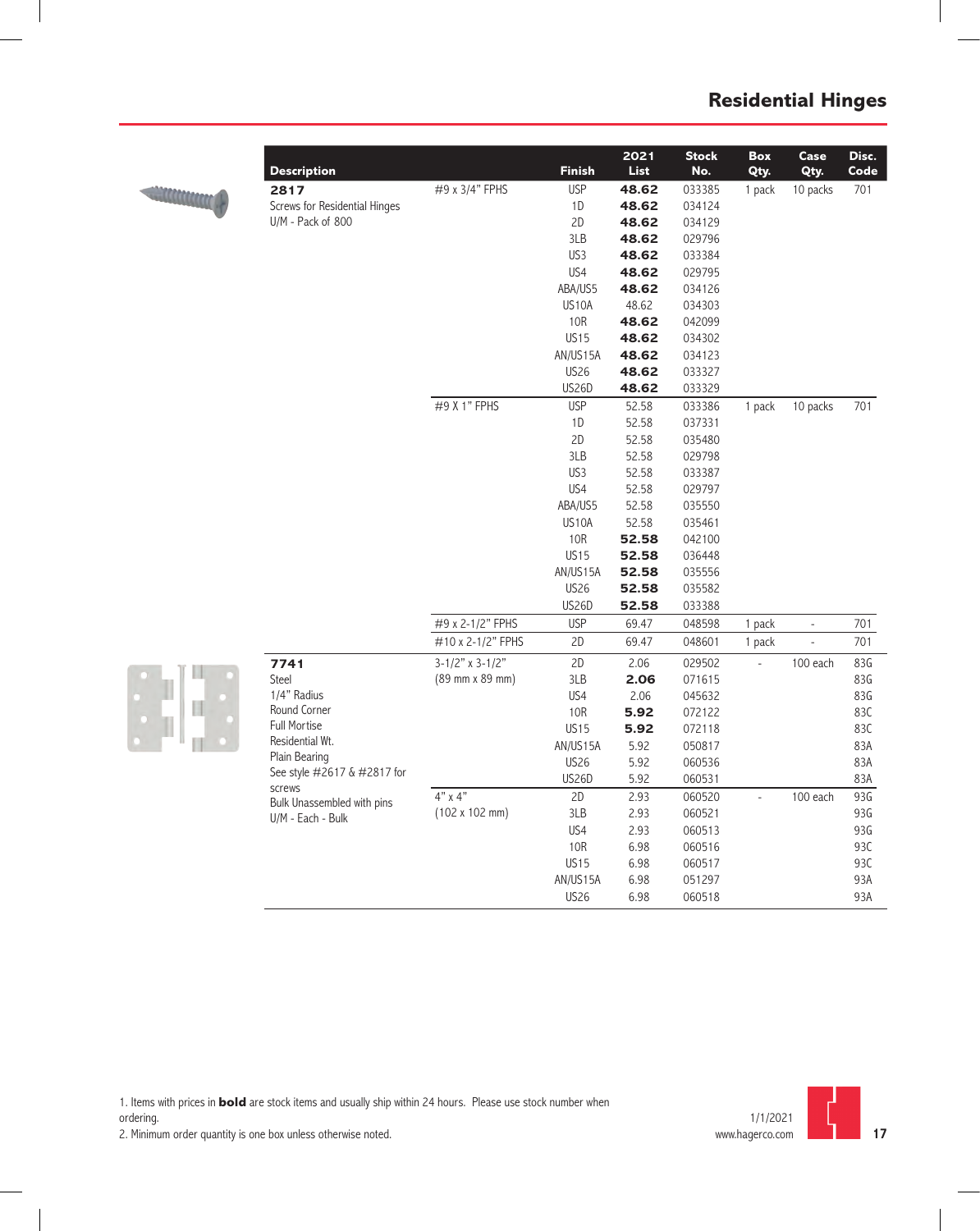| <b>Description</b>                                                                                            |                                              | <b>Finish</b> | 2021<br><b>List</b> | <b>Stock</b><br>No. | Box<br>Qty.    | Case<br>Qty.       | Disc.<br>Code |
|---------------------------------------------------------------------------------------------------------------|----------------------------------------------|---------------|---------------------|---------------------|----------------|--------------------|---------------|
| 8741                                                                                                          | $3-1/2"$ x 3-1/2"                            | 2D            | 2.99                | 061574              | $\frac{1}{2}$  | 100 each           | 83G           |
| Steel                                                                                                         | (89 mm x 89 mm)                              | 3LB           | 2.06                | 029497              |                |                    | 83G           |
| 5/8" Radius                                                                                                   |                                              | <b>10R</b>    | 5.92                | 061592              |                |                    | 83A           |
| Round Corner<br><b>Full Mortise</b>                                                                           |                                              | <b>US15</b>   | 5.92                | 061572              |                |                    | 83C           |
| Residential Wt.                                                                                               | $4"$ x $4"$                                  | <b>10R</b>    | 6.98                | 040623              |                |                    | 93C           |
| Plain Bearing<br>Bulk Unassembled with pins<br>See style #2617 & #2817 for<br>screws<br>U/M - Each - Bulk     | $(102 \, \text{mm} \times 102 \, \text{mm})$ | <b>US15</b>   | 6.98                | 061556              |                |                    | 93C           |
| 8744                                                                                                          | $4"$ x $4"$                                  | <b>USP</b>    | 2.99                | 071599              |                | 100 each           | 93G           |
| Steel                                                                                                         | $(102 \, \text{mm} \times 102 \, \text{mm})$ | 1D            | 6.98                | 072097              |                |                    |               |
| Square by 5/8" Radius                                                                                         |                                              | 2D            | 2.99                | 071610              |                |                    | 93G           |
| <b>Full Mortise</b>                                                                                           |                                              | 3LB           | 2.99                | 071611              |                |                    | 93G           |
| Residential Wt.                                                                                               |                                              | US4           | 6.98                | 071607              |                |                    | 93G           |
| Plain Bearing                                                                                                 |                                              | <b>10R</b>    | 6.98                | 072113              |                |                    | 93C           |
| Bulk Unassembled with pins                                                                                    |                                              | <b>US15</b>   | 6.98                | 072109              |                |                    | 93C           |
| See style #2817 for screws<br>U/M - Each - Bulk                                                               |                                              | <b>US26D</b>  | 6.98                | 072090              |                |                    | 93A           |
| 8746                                                                                                          |                                              | 1D            | 9.47                | 060492              | $\overline{a}$ | 100 each           | 9EA           |
| Steel                                                                                                         | $4" \times 4"$                               | 2D            | 4.30                | 060487              |                |                    | 9EG           |
| Square by 5/8" Radius                                                                                         | $(102 \, \text{mm} \times 102 \, \text{mm})$ | US4           | 4.30                | 060479              |                |                    | 9EG           |
| <b>Full Mortise</b>                                                                                           |                                              | ABA/US5       | 9.47                | 060475              |                |                    | 9EA           |
| Residential Wt.                                                                                               |                                              | <b>US15</b>   | 9.47                | 060502              |                |                    | 9EA           |
| Plain Bearing<br>Safety Stud<br>Bulk Unassembled with pins<br>See style #2817 for screws<br>U/M - Each - Bulk |                                              | <b>10R</b>    | 9.47                | 040415              |                |                    | 9EA           |
| 1700                                                                                                          | $3-1/2"$ (89 mm)                             | 2D            | 0.81                | 038152              |                | 100 each 1000 each | 900           |
| Pins for Residential Wt.                                                                                      |                                              | <b>US15</b>   | 0.81                | 038173              |                |                    |               |
| Plain Bearing Hinges                                                                                          |                                              | <b>US26D</b>  | 0.81                | 038174              |                |                    |               |
| Sold full box qty                                                                                             | 4" (102 mm)                                  | 2D            | 0.81                | 038153              |                | 100 each 1000 each | 900           |
| $U/M - 1$ Each                                                                                                |                                              | <b>US15</b>   | 0.81                | 038166              |                |                    |               |



1. Items with prices in **bold** are stock items and usually ship within 24 hours. Please use stock number when ordering.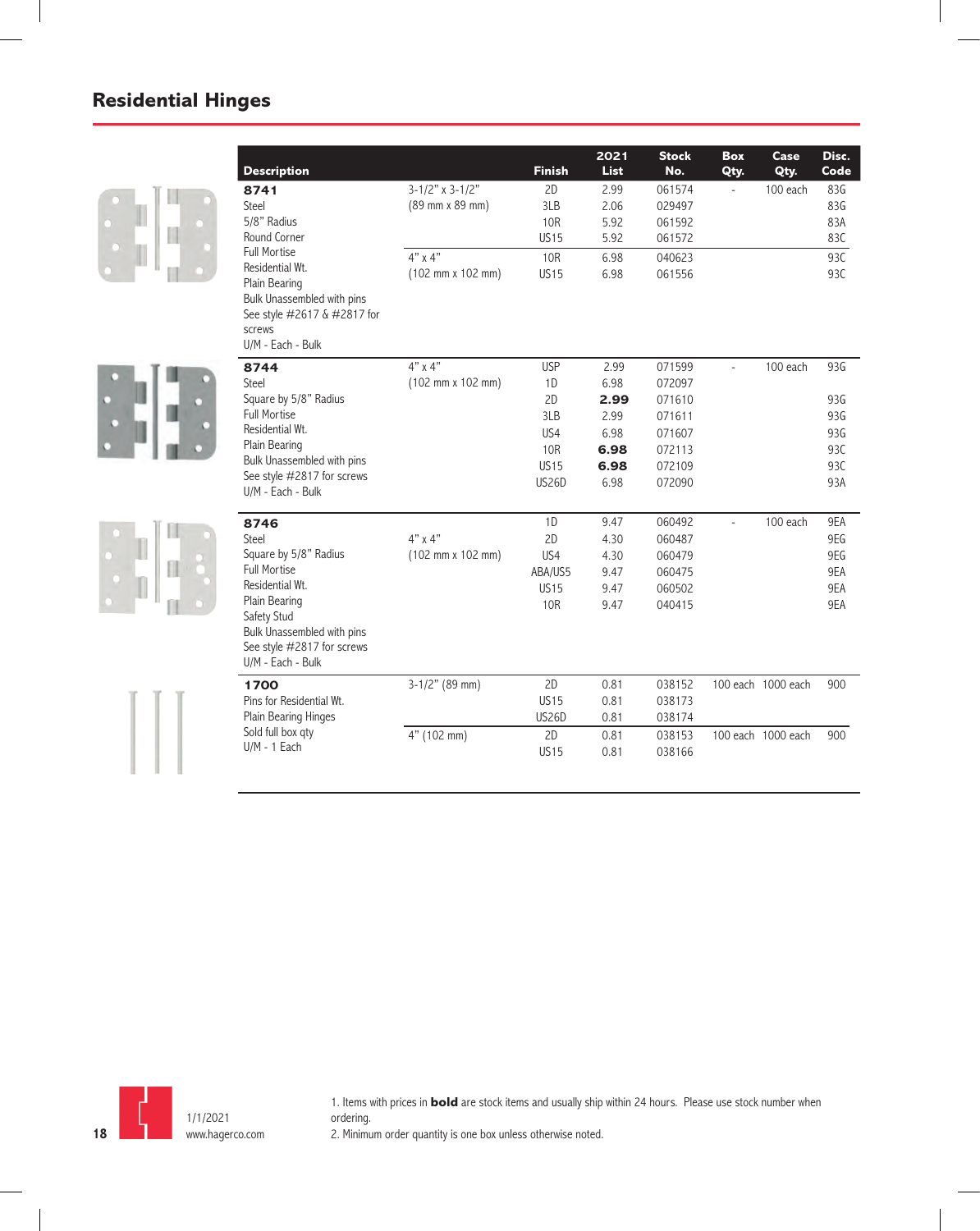

| <b>Description</b>                                                                                                |                  | <b>Finish</b>      | 2021<br><b>List</b> | <b>Stock</b><br>No. | <b>Box</b><br>Qty. | Case<br>Qty. | Disc.<br>Code |
|-------------------------------------------------------------------------------------------------------------------|------------------|--------------------|---------------------|---------------------|--------------------|--------------|---------------|
| 1710                                                                                                              | $3-1/2"$ (89 mm) | US3                | 13.46               | 042118              | 10 packs           | 100 packs    | 780           |
| Hinge Tip Kit                                                                                                     |                  | US4                | 13.46               | 058503              |                    |              |               |
| 2 Ball Tips in Solid Brass with 1<br>Stainless Steel Pin for One<br>Residential Wgt.<br>HingeU/M - Pack of 1 each |                  | ABA/US5            | 13.46               | 058500              |                    |              |               |
|                                                                                                                   |                  | US <sub>10</sub> A | 13.46               | 058506              |                    |              |               |
|                                                                                                                   |                  | 10R                | 13.46               | 097381              |                    |              |               |
|                                                                                                                   |                  | <b>US15</b>        | 13.46               | 037713              |                    |              |               |
|                                                                                                                   |                  | AN/US15A           | 13.46               | 037940              |                    |              |               |
|                                                                                                                   |                  | <b>US26</b>        | 13.46               | 058559              |                    |              |               |
|                                                                                                                   |                  | US26D              | 13.46               | 058502              |                    |              |               |
|                                                                                                                   | $4"$ (102 mm)    | US3                | 13.46               | 042129              | 10 packs           | 100 packs    | 780           |
|                                                                                                                   |                  | US <sub>10</sub> A | 13.46               | 058973              |                    |              |               |
|                                                                                                                   |                  | 10 <sub>R</sub>    | 13.46               | 097383              |                    |              |               |
|                                                                                                                   |                  | <b>US15</b>        | 13.46               | 037848              |                    |              |               |
|                                                                                                                   |                  | <b>US26</b>        | 13.46               | 058974              |                    |              |               |



| 1720                           | $3-1/2"$ (89 mm) | US <sub>3</sub> | 13.46 | 042134                       | 10 packs 100 packs | 780 |
|--------------------------------|------------------|-----------------|-------|------------------------------|--------------------|-----|
| Hinge Tip Kit                  |                  | ABA/US5         | 13.46 | 058579                       |                    |     |
| 2 Steeple Tips in Solid Brass  |                  | 10R             | 13.46 | 097693                       |                    |     |
| with 1 Stainless Steel Pin for |                  | <b>US26</b>     | 13.46 | 058575                       |                    |     |
| One Residential Wqt. Hinge     | $4"$ (102 mm)    | 10 <sub>R</sub> | 13.46 | 097385                       |                    | 780 |
| U/M - Pack of 1 each           |                  | <b>US15</b>     | 13.46 | 10 packs 100 packs<br>038419 |                    |     |
|                                |                  | <b>US26</b>     | 13.46 | 058989                       |                    |     |
|                                |                  |                 |       |                              |                    |     |

1. Items with prices in **bold** are stock items and usually ship within 24 hours. Please use stock number when ordering.

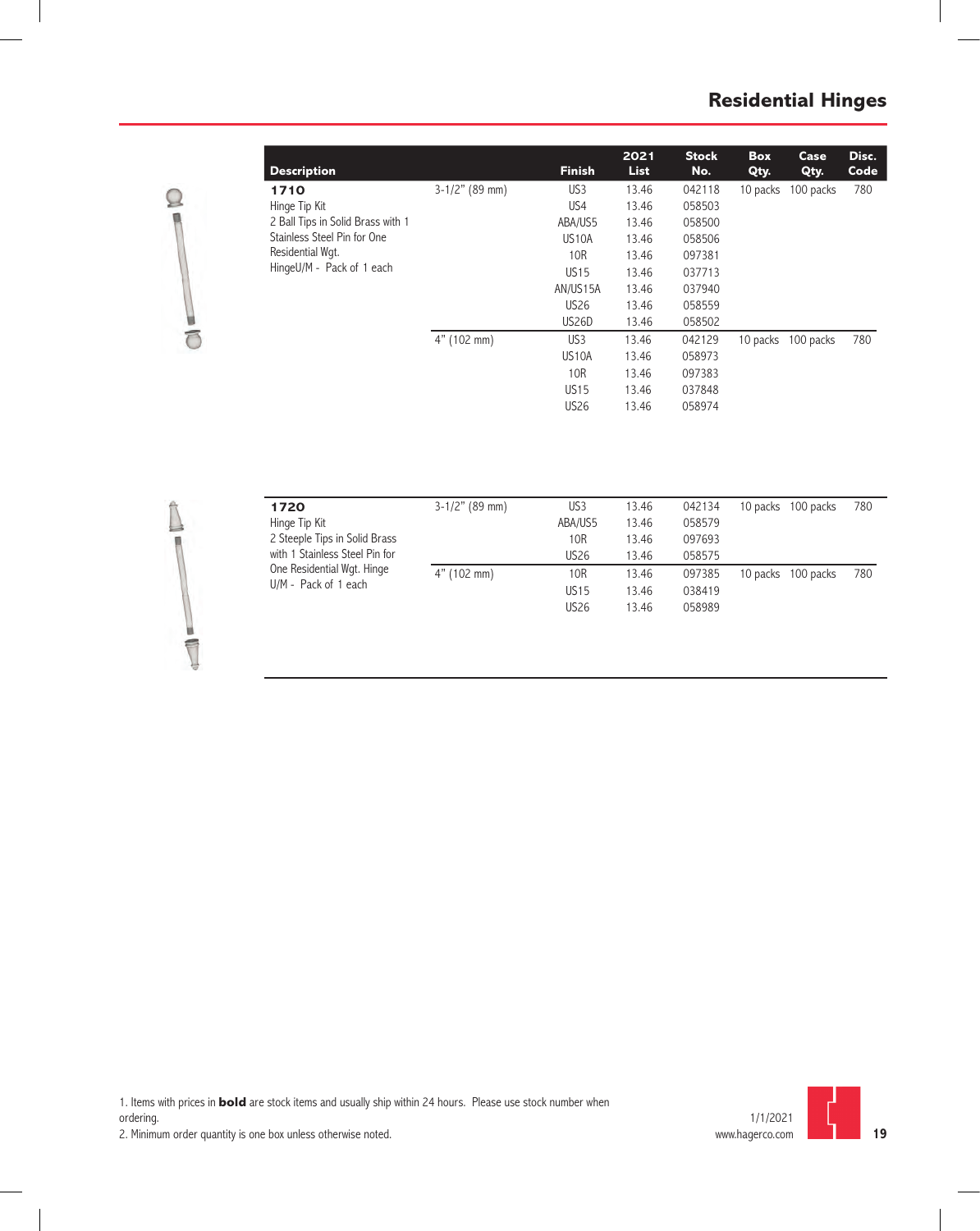#### **eConestoga Barn Door Hardware Series**

| <b>Description</b>                                                                | <b>Finish</b> | 2021<br><b>List</b> | <b>Stock</b><br>No. |
|-----------------------------------------------------------------------------------|---------------|---------------------|---------------------|
| 9456-72<br>Flat Rail Steel Black Top Mount 72" Track Kit<br><b>Includes Track</b> | <b>BLK</b>    | 218.90              | 96467               |
| 9456-96<br>Flat Rail Steel Black Top Mount 96" Track Kit<br><b>Includes Track</b> | <b>BLK</b>    | 244.65              | 96466               |
| 9457-72<br>Flat Rail Steel Black 3" Hook 72" Track Kit<br><b>Includes Track</b>   | <b>BLK</b>    | 244.65              | 96427               |
| 9457-96<br>Flat Rail Steel Black 3" Hook 96" Track Kit<br><b>Includes Track</b>   | <b>BLK</b>    | 270.40              | 96388               |
| 1-269-8649<br>Flat Rail Track Connector                                           | <b>BLK</b>    | 12.90               | 96361               |
| 1-269-8648<br>72" Rail Only                                                       | <b>BLK</b>    | 90.15               | 96355               |
| 1-269-8647<br>96" Rail Only                                                       | <b>BLK</b>    | 103.00              | 96353               |
| 1-269-8646<br>Flat Rail Soft Close Add On                                         | <b>BLK</b>    | 64.40               | 96352               |



1. Items with prices in **bold** are stock items and usually ship within 24 hours. Please use stock number when ordering. 2. Minimum order quantity is one box unless otherwise noted.